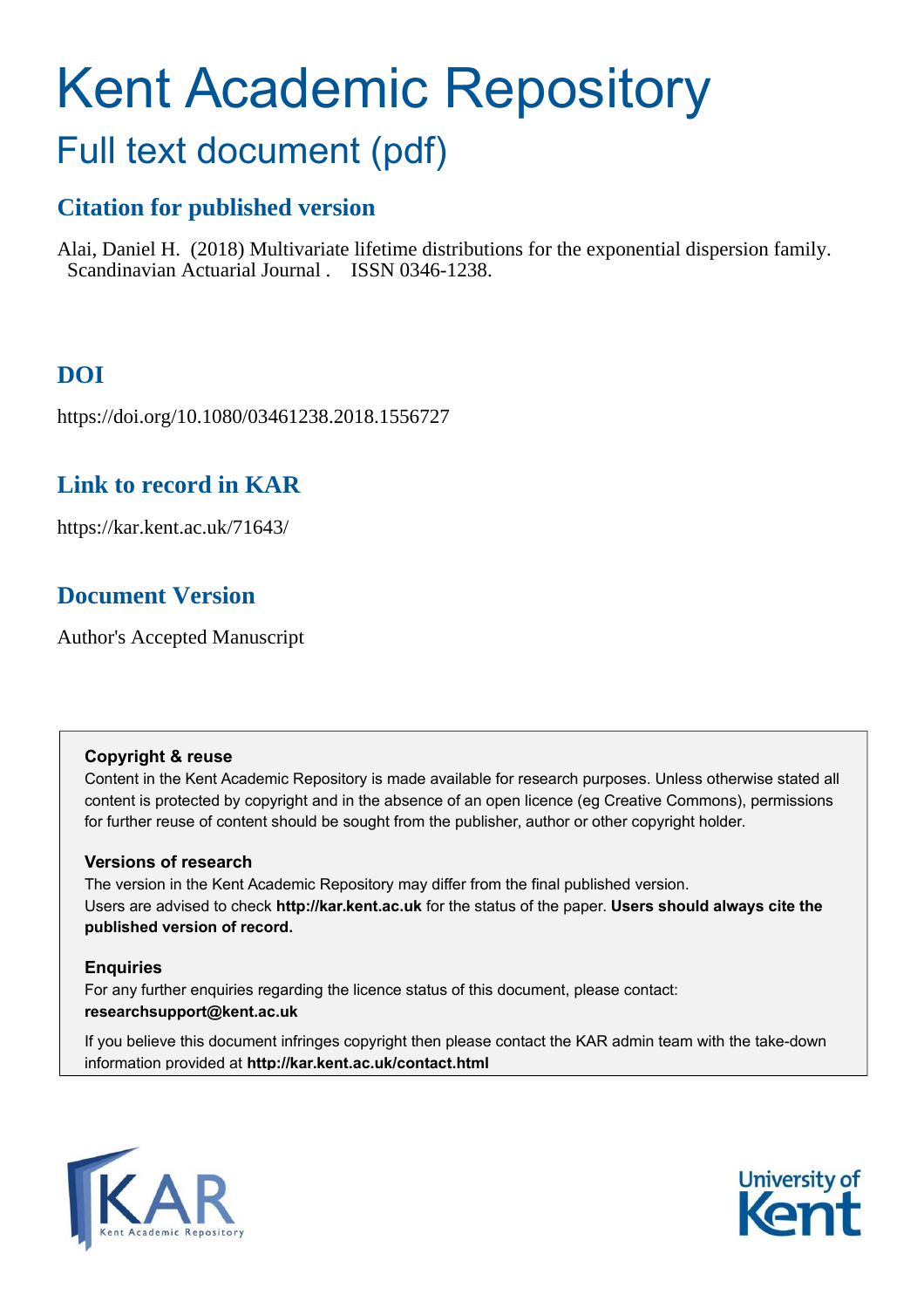## Multivariate Lifetime Distributions for the Exponential Dispersion Family

Daniel H. Alai<sup>∗</sup>

School of Mathematics, Statistics and Actuarial Science University of Kent, Canterbury, Kent CT2 7NF, UK

#### Abstract

We consider a general form of a multivariate lifetime model in which dependence is induced via a common shock component. The univariate marginal distributions come from the well-known and widely applied exponential dispersion family that includes the normal, compound-Poisson, gamma and negative binomial distributions. Any combination of truncation or censoring, either left or right, is considered, for which all moments are derived. This allows for the model to be calibrated to any affine transformation of lifetime data.

JEL Classifications: C02, C13, G22, G32

Keywords: Exponential dispersion models; dependence modelling; censoring and truncation; lifetime distribution; longevity risk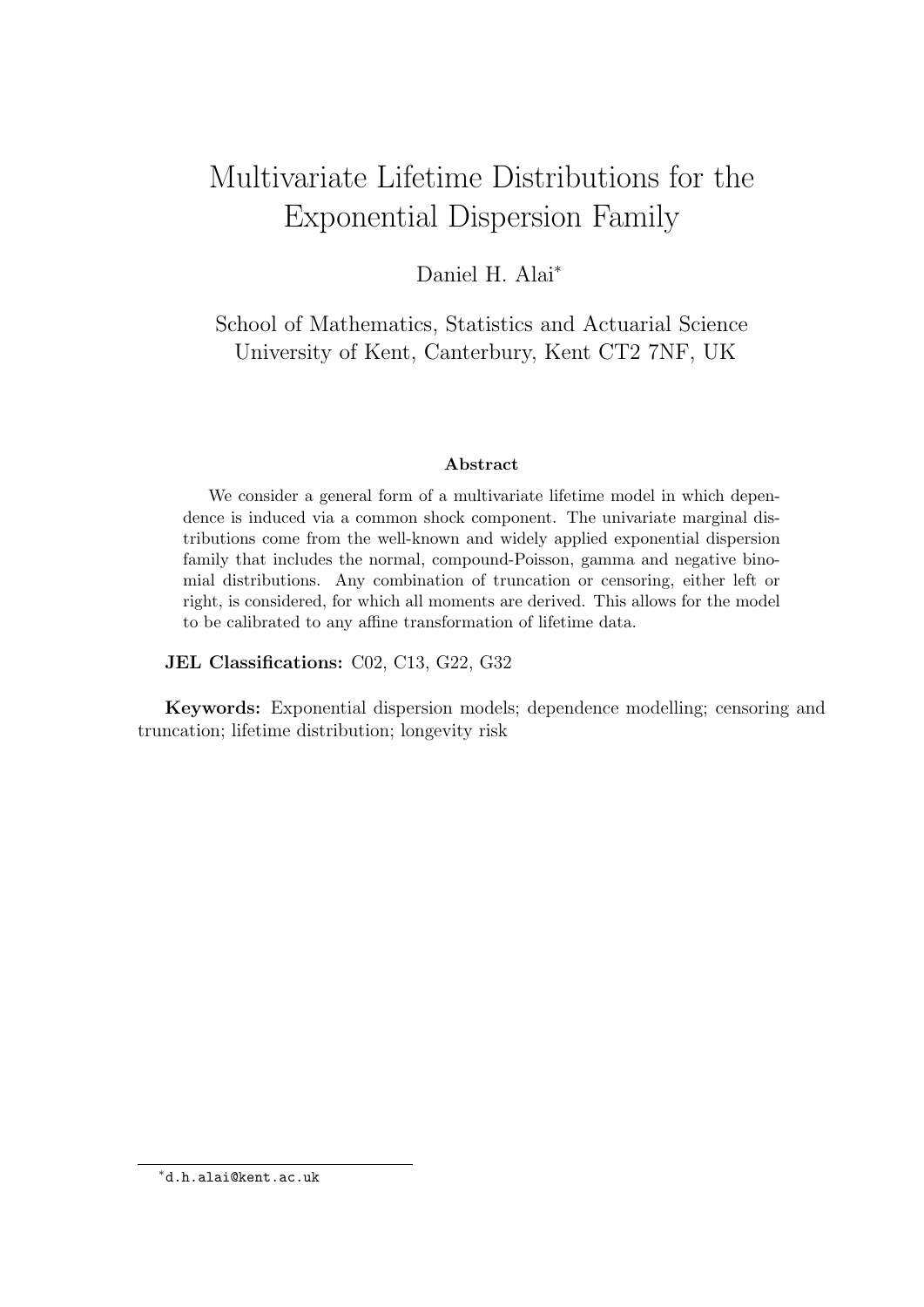## 1 Introduction

Based on a well-known method of constructing multivariate distributions and using widely applicable and popular marginal distributions, we revisit the multivariate lifetime model of Alai et al. (2015). The multivariate distribution is constructed via a common shock component; see e.g. Chereiyan (1941), Ramabhadran (1951), and Mathai and Moschopoulus (1991), who applied the multivariate reduction method to gamma marginal distributions. Many other forms of construction have been considered; see e.g. Bildikar and Patil (1968), Jørgensen (1987), and specifically for the investigation of joint-lifetimes, see Dhaene et al. (2000) and Denuit (2008).

The marginal distributions we consider are from the exponential dispersion family. This family includes the Tweedie subclass, which is characterized by a power variance structure. This subclass includes the normal, gamma, compound Poisson, and inverse Gaussian distributions. The Tweedie subclass is widely used in actuarial science, introduced by Tweedie (1984). It has been studied in numerous papers, such as Aalen  $(1992)$ , Jørgensen and De Souza  $(1994)$ , Wüthrich  $(2003)$ , Kaas  $(2005)$ , and Furman and Landsman (2010).

The Tweedie distribution was also considered in the lifetime model of Alai *et al.* (2015). By restricting the lifetime model to the Tweedie subclass, pools of lives can have distinct parameter values. This implies lives can exhibit different underlying risk profiles, which may be very useful when studying a collection of heterogeneous pools. Unfortunately, this flexibility is lost when generalizing from the Tweedie subclass to the entire exponential dispersion family. Consequently, the model we presently consider can only be applied to homogeneous pools of lives. Note, however, that the estimation algorithms of Alai et al. (2013, 2015, 2016) were ultimately developed for the case of homogeneous pools. Therefore, the present work still represents a generalization of previous results.

Furthermore, we generalize the results of Alai et al. (2015) with respect to truncation and censoring adjustments. Truncation and censoring are important features of lifetime data that can considerably complicate the dependence structure of multivariate observations. In Alai et al. (2015), truncation and censoring adjustments were formulated for the mean and the second, third and fourth central moments. In this paper we formulate truncation and censoring adjustments for all raw moments. The adjustments are based on knowledge of cumulants, see Section 3.1. Since the cumulants for the exponential dispersion family have a very convenient form, the results we obtain have straightforward proofs.

Perhaps most relevant to modelling real lifetime data, only the case of left-truncation and right-censoring was considered in Alai et al. (2015). We consider left and righttruncation, left and right-censoring, left-truncation and right-censoring, as well as righttruncation and left-censoring. The case of left-truncation and right-censoring appears most appropriate for fitting lifetime data, however, knowledge of right-truncated and left-censored adjustments allows for the fitting of any affine transformation of lifetimes. This is very important, since we show in Section 6 that transformed lifetimes using right-truncation and left-censoring adjustments produce a much improved fit of real data.

Organization of the paper: In Section 2, we introduce the exponential dispersion lifetime model. Important properties related to truncation and censoring are formu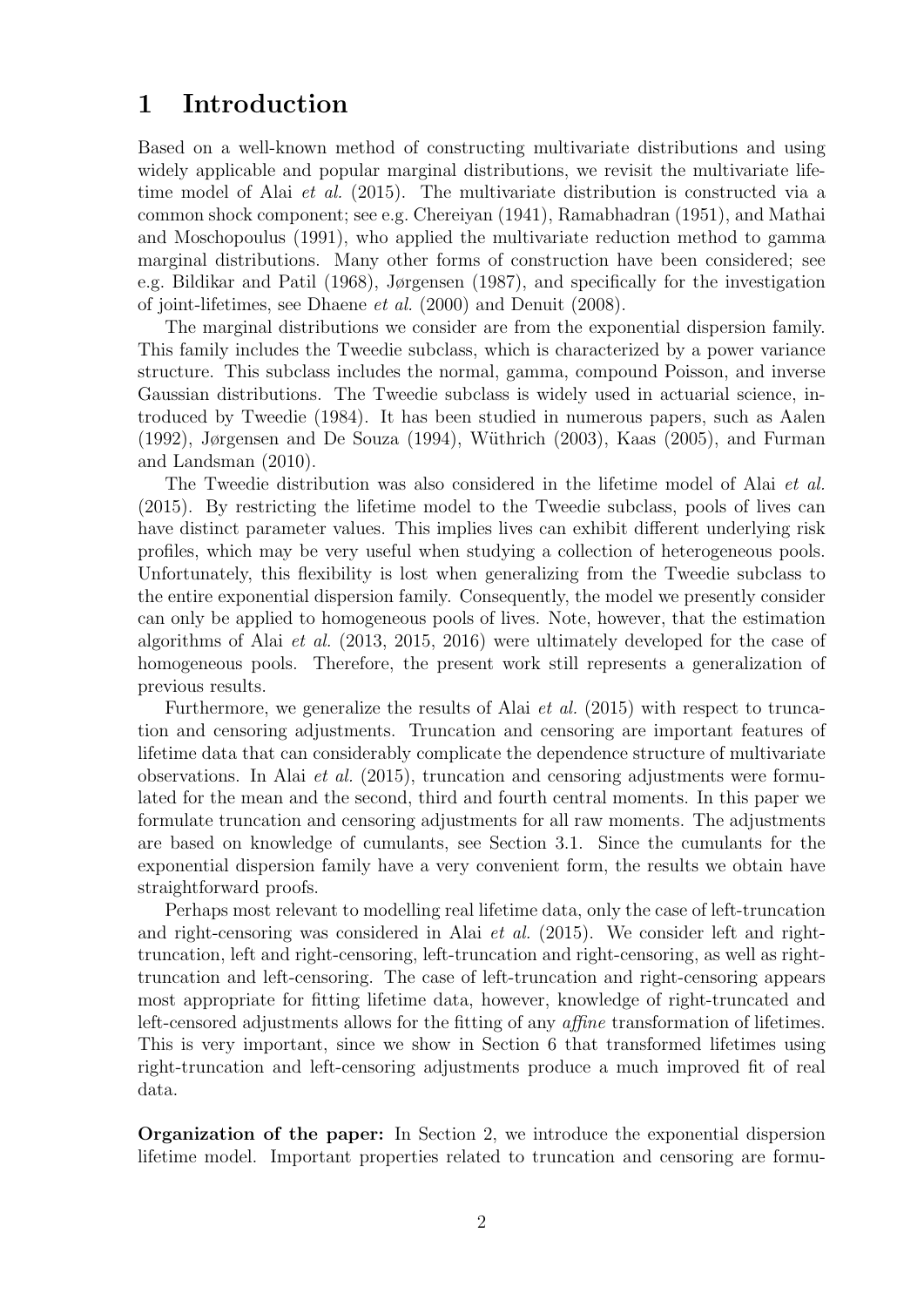lated in Section 3 and the parameter estimation procedure is outlined in Section 4. In Section 5, we consider two continuous exponential dispersion distributions, the gamma distribution that belongs to the Tweedie subclass, and the Kendall-Ressel distribution that does not; we also consider the binomial and negative binomial distributions, two discrete exponential dispersion distributions that both do not belong to the Tweedie subclass. We fit real data in Section 6 using the gamma distribution, first considered in Alai et al. (2013), as well as the negative binomial distribution. Section 7 concludes the paper.

#### 2 Multivariate Lifetime Distributions

A multivariate Tweedie lifetime model was introduced in Alai et al. (2016); it was based on the well-known common shock model. In this paper, we follow the same principle but allow for the marginal distributions to come from any member of the exponential dispersion family.

Let  $X \sim ED(\theta, \lambda)$  be a random variable that follows an exponential dispersion distribution in the additive form with probability measure  $P_{\theta,\lambda}$ , absolutely continuous with respect to some measure  $Q_{\lambda}$ , represented via cumulant  $\kappa(\theta)$ :

$$
dP_{\theta,\lambda}(x) = e^{x\theta - \lambda \kappa(\theta)} dQ_{\lambda}(x);
$$

see Jørgensen (1997), Section 3.1; for a recent reference see Landsman and Valdez (2005). The parameters  $\theta$  and  $\lambda$  are called the canonical and dispersion parameters belonging to  $\{\theta \in \mathbb{R} | \kappa(\theta) < \infty\}$  and  $\mathbb{R}^+$ , respectively.

Consider a pool of n lives. Denote with  $T_i$  the lifetime of individual  $i \in \{1, \ldots, n\}$ . Let  $Y_0$  represent the common shock, or *systematic component* in the pool, and  $Y_i$  the idiosyncratic component unique to individual i.

$$
T_i = Y_0 + Y_i,
$$

where

- $Y_0$  follows an additive exponential dispersion distribution generated by cumulant κ with canonical and dispersion parameters θ and  $\lambda_0$ ,  $ED(\theta, \lambda_0; \kappa)$ ,
- $Y_i$  follows an additive exponential dispersion distribution generated by cumulant κ with canonical and dispersion parameters  $\theta$  and  $\lambda_1$ ,  $ED(\theta, \lambda_1; \kappa), i \in \{1, \ldots, n\}$ , and
- the  $Y_i$  are independent,  $i \in \{0, \ldots, n\}.$

Based on the well-known closure under convolutions property of the additive exponential dispersion family, all  $T_i$  follow an additive exponential dispersion family generated by cumulant  $\kappa$  with canonical parameter  $\theta$  and dispersion parameter  $\lambda = \lambda_0 + \lambda_1$ . For this reason,  $\mathbf{T} = (T_1, \ldots, T_n)$  may be considered to follow a multivariate exponential dispersion distribution. Finally, we assume the magnitude of the systematic and idiosyncratic components are restricted in such a way that either truncation or censoring can safely be applied to the idiosyncratic component only. This notable assumption is relied upon for the approximations of Section 4.1, wherein we fully explain and justify the necessary conditions in relation to truncation and censoring points  $\tau$  and  $\upsilon$ , respectively.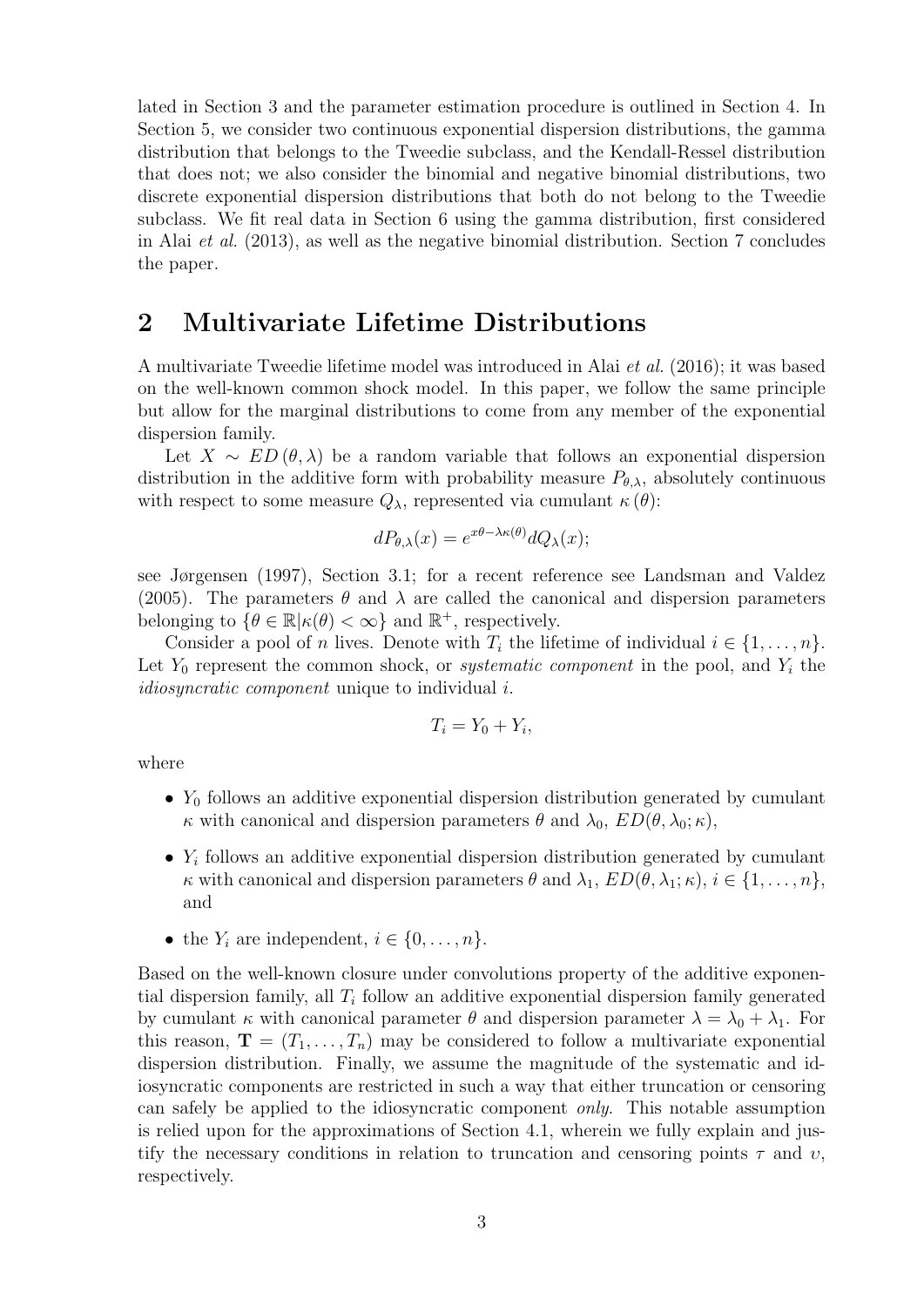## 3 Truncation and Censoring

In this section, we formulate results based on truncating and censoring univariate exponential dispersion random variables. We make use of these results when considering model calibration in Section 4. Associated with random variable  $X$ , we denote *left-* and right-truncation and left- and right-censoring, respectively, as

$$
\tau_1 X_{\tau_2} = X | \tau_1 < X \le \tau_2, \qquad \tau_1 < \tau_2,
$$
\n
$$
\begin{aligned}\n & v_1 X^{v_2} = \max\{\min\{X, v_2\}, v_1\}, \quad v_1 < v_2,\n \end{aligned}
$$

and left-truncation and right-censoring and right-truncation and left-censoring, respectively, as

$$
\tau X^{\nu} = \min\{X, \nu\} | X > \tau, \qquad \tau < \nu,
$$
  

$$
{}^{\nu}X_{\tau} = \max\{X, \nu\} | X \leq \tau, \qquad \nu < \tau.
$$

#### 3.1 Cumulants for Truncated Random Variables

**Theorem 1.** Let  $X \sim ED(\theta, \lambda)$  and denote its cumulative distribution function by  $F(x; \theta, \lambda)$ . Cumulants  $\kappa_n$ ,  $n \in \mathbb{Z}^+$  are given by

$$
\kappa_n(\tau_1 X_{\tau_2}) = \kappa_n(X) + \frac{\partial^n \ln \left( F(\tau_2; \theta) - F(\tau_1; \theta) \right)}{\partial \theta^n},
$$

where  $\kappa_n(X) = \lambda \kappa^{(n)}(\theta)$ .

Proof. This result is a relatively straightforward extension of Theorem 3.1 found in Furman and Furman (2010). For completeness, we provide a brief proof. Let  $K_{[\tau_1,\tau_2]}(t)$ denote the cumulant generating function of  $_{\tau_1} X_{\tau_2}$ .

$$
K_{[\tau_1,\tau_2]}(t) = \ln \mathbb{E} \left[ e^{\tau_1 X_{\tau_2}t} \right]
$$
  
= 
$$
\ln \left( \int_{\tau_1}^{\tau_2} \frac{e^{xt} e^{x\theta - \lambda \kappa(\theta)} dQ_{\lambda}(x)}{F(\tau_2) - F(\tau_1)} \right)
$$
  
= 
$$
\lambda(\kappa(\theta + t) - \kappa(\theta)) + \ln \left( F(\tau_2; \theta + t) - F(\tau_1; \theta + t) \right) - \ln \left( F(\tau_2) - F(\tau_1) \right),
$$

where  $F(y; \theta + t)$  denotes the distribution function of random variable  $Y \sim ED(\theta + t, \lambda)$ . Differentiation with respect to t produces the desired cumulants.

$$
\kappa_n(\tau_1 X_{\tau_2}) = \frac{d^n K_{[\tau_1, \tau_2]}(t)}{dt^n}\Big|_{t=0}
$$
  
=  $\lambda \kappa^{(n)}(\theta) + \frac{\partial^n \ln (F(\tau_2; \theta) - F(\tau_1; \theta))}{\partial \theta^n}.$ 

In the case of one-sided truncation, for random variables  $\tau X = X|X| > \tau$  and  $X_{\tau} = X | X \leq \tau$ , we have

$$
\kappa_n(\tau X) = \kappa_n(X) + \frac{\partial^n \ln \overline{F}(\tau;\theta)}{\partial \theta^n},
$$

$$
\kappa_n(X_\tau) = \kappa_n(X) + \frac{\partial^n \ln F(\tau;\theta)}{\partial \theta^n};
$$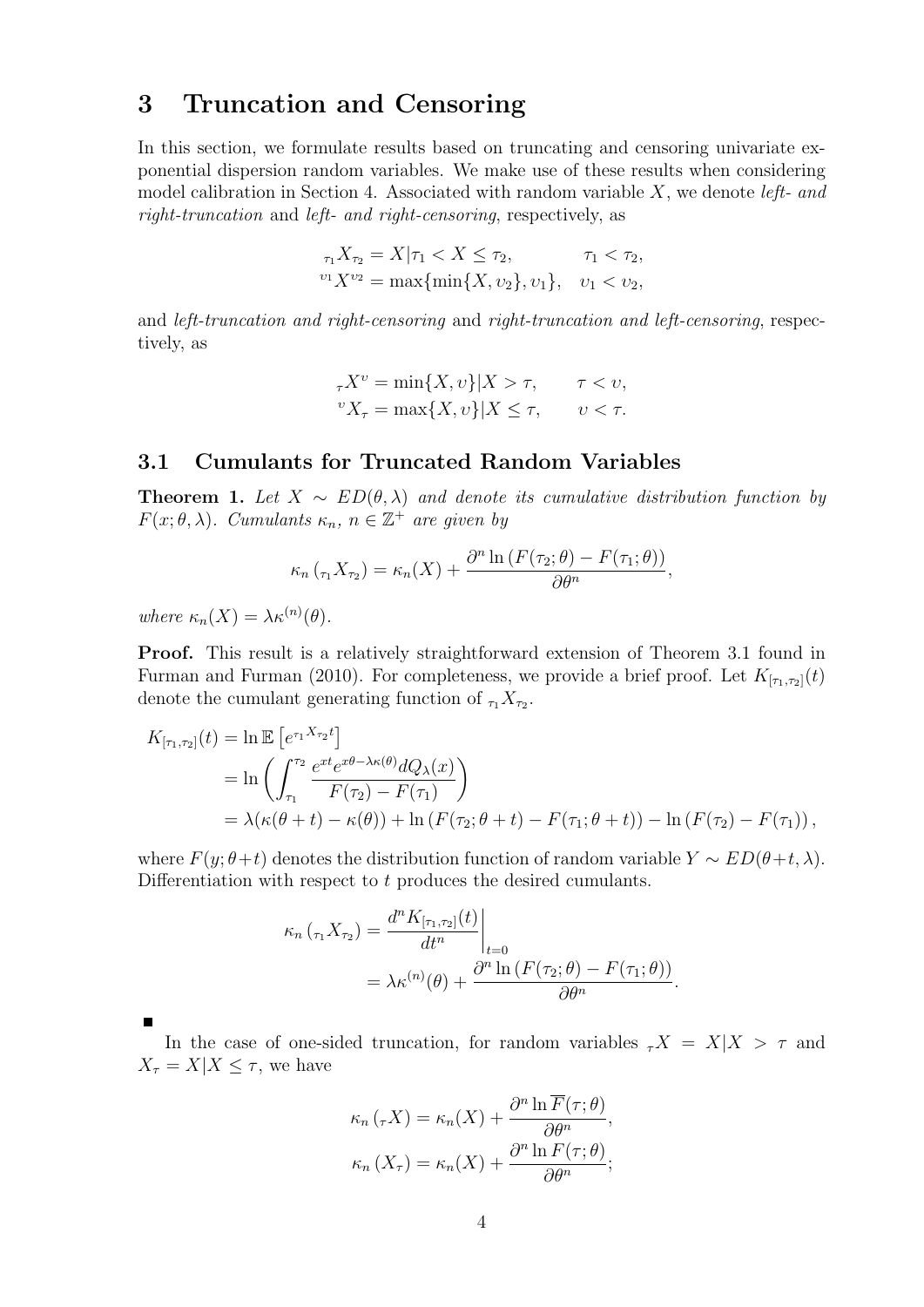where  $\overline{F}(x;\theta)$  denotes the survival function of X. The first three cumulants and the fourth central moment were considered in Alai et al. (2015, 2016) for left-truncation only. Recall that the relationship between the fourth central moment and the fourth cumulant is given by

$$
\mu_4(X) = 3\kappa_2^2(X) + \kappa_4(X).
$$

This implies the fourth central moment is readily found using Theorem 1. It is not difficult to see that our findings agree with those of Alai *et al.* (2015, 2016).

#### 3.2 Moments for Censored Random Variables

**Theorem 2.** Let  $X \sim ED(\theta, \lambda)$  and denote its cumulative distribution and survival functions by  $F(x; \theta, \lambda)$  and  $\overline{F}(x; \theta, \lambda)$ , respectively. Raw moments  $\alpha_n$ ,  $n \in \mathbb{Z}^+$  are given by

$$
\alpha_n({}^{v_1}X^{v_2}) = v_1^n F(v_1) + B_n (\kappa_1({}_{v_1}X_{v_2}), \ldots, \kappa_n({}_{v_1}X_{v_2})) (F(v_2) - F(v_1)) + v_2^n \overline{F}(v_2),
$$

where  $B_n$  is the n<sup>th</sup> complete Bell polynomial, which can be expressed as

$$
B_n(x_1,... x_n) = \sum \frac{n!}{\prod_{j=1}^n m_j!} \prod_{j=1}^n \left(\frac{x_j}{j!}\right)^{m_j},
$$

where the summation is over all n-tuples  $(m_1, \ldots, m_n) \in \mathbb{N}^n$  such that  $\sum_{j=1}^n j \cdot m_j = n$ .

**Proof.** Let  $M^{[v_1, v_2]}(t)$  denote the moment generating function of  $^{v_1}X^{v_2}$ .

$$
M^{[v_1, v_2]}(t) = \mathbb{E} \left[ e^{v_1 X^{v_2} t} \right]
$$
  
=  $e^{v_1 t} F(v_1) + \int_{v_1}^{v_2} e^{xt} e^{x\theta - \lambda \kappa(\theta)} dQ_{\lambda}(x) + e^{v_2 t} \overline{F}(v_2)$   
=  $e^{v_1 t} F(v_1) + e^{\lambda \kappa(\theta + t) - \lambda \kappa(\theta)} \int_{v_1}^{v_2} e^{x(\theta + t) - \lambda \kappa(\theta + t)} dQ_{\lambda}(x) + e^{v_2 t} \overline{F}(v_2)$   
=  $e^{v_1 t} F(v_1) + e^{\lambda \kappa(\theta + t) - \lambda \kappa(\theta)} (F(v_2; \theta + t) - F(v_1; \theta + t)) + e^{v_2 t} \overline{F}(v_2).$ 

In contrast to the case of truncation, working with the cumulant generating function does not produce tractable results. In order to find the raw moments, we differentiate the moment generating function *n* times and evaluate at  $t = 0$ .

$$
\frac{d^{n}M^{[v_1,v_2]}(t)}{dt^{n}} = v_1^{n}e^{v_1t}F(v_1) + \frac{d^{n}e^{g(t)}}{dt^{n}} + v_2^{n}e^{v_2t}\overline{F}(v_2),
$$

where

$$
g(t) = \lambda \kappa(\theta + t) - \lambda \kappa(\theta) + \ln (F(v_2; \theta + t) - F(v_1; \theta + t)).
$$

The  $n^{th}$  order derivative of  $e^{g(t)}$  can be found by applying Faà di Bruno's formula; see Faà di Bruno (1855).

$$
\frac{d^n e^{g(t)}}{dt^n} = e^{g(t)} \sum \frac{n!}{\prod_{j=1}^n m_j!} \prod_{j=1}^n \left(\frac{g^{(j)}(t)}{j!}\right)^{m_j},
$$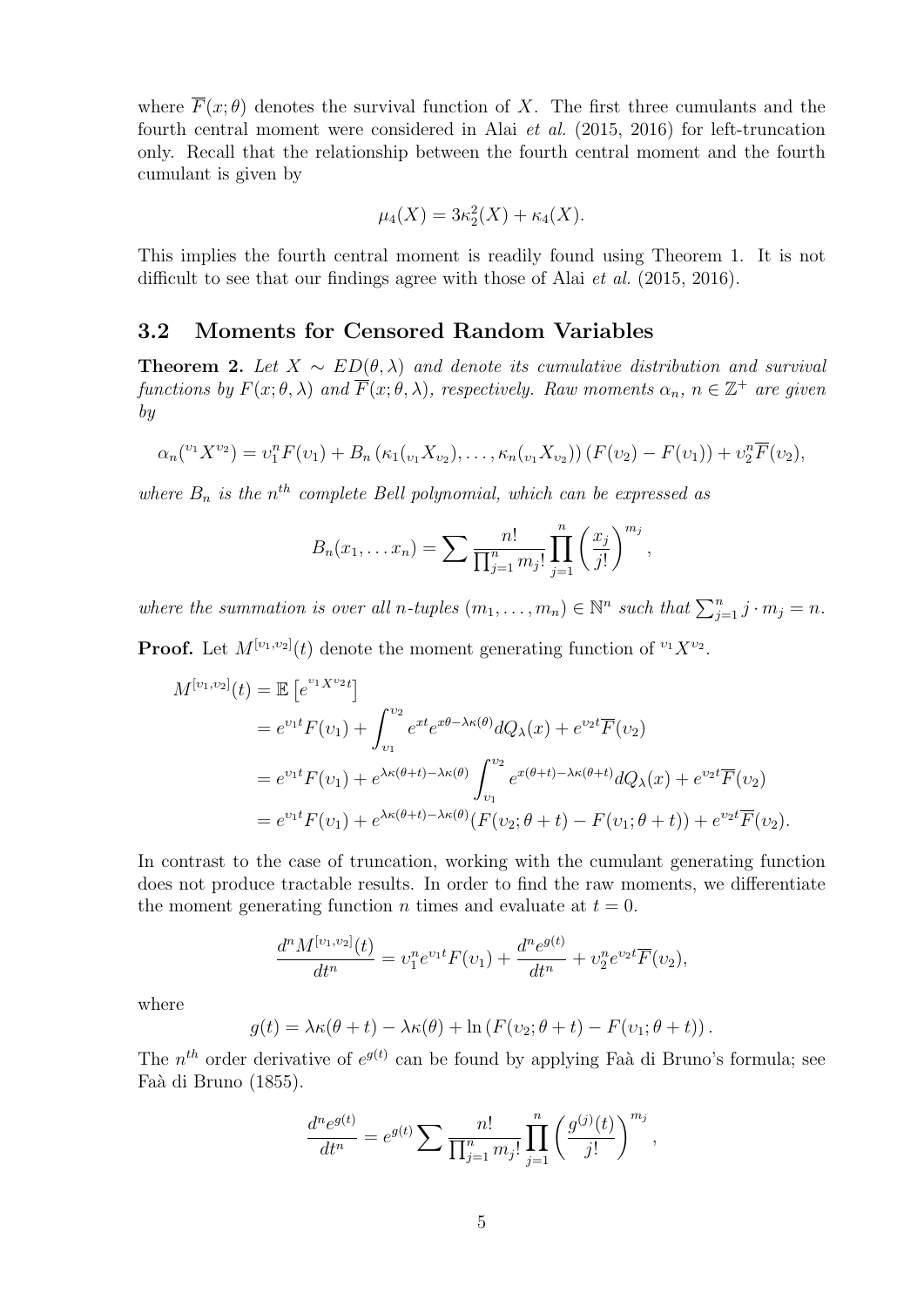where the summation is over all *n*-tuples  $(m_1, \ldots, m_n) \in \mathbb{N}^n$  such that  $\sum_{j=1}^n j \cdot m_j = n$ . Notice that

$$
g^{(j)}(t) = \lambda \kappa^{(j)}(\theta + t) + \frac{\partial^j \ln (F(v_2; \theta + t) - F(v_1; \theta + t))}{\partial \theta^j}.
$$

When setting  $t = 0$ , we obtain

$$
e^{g(0)} = F(\nu_2; \theta) - F(\nu_1; \theta),
$$
  

$$
g^{(j)}(0) = \kappa_j(X) + \frac{\partial^j \ln(F(\nu_2; \theta) - F(\nu_1; \theta))}{\partial \theta^j} = \kappa_j(\nu_1 X_{\nu_2}).
$$

Hence,

$$
\alpha_n({}^{v_1}X^{v_2}) = \frac{d^n M^{[v_1, v_2]}(t)}{dt^n} \Big|_{t=0}
$$
  
=  $v_1^n F(v_1) + \sum \frac{n!}{\prod_{j=1}^n m_j!} \prod_{j=1}^n \left(\frac{\kappa_j(v_1 X_{v_2})}{j!}\right)^{m_j} (F(v_2) - F(v_1)) + v_2^n \overline{F}(v_2),$ 

which is simplified using complete Bell polynomials; see Bell (1927).

In the case of one-sided censoring, for random variables  ${}^{v}X = \max\{X, v\}$  and  $X^{v} =$  $\min\{X, v\}$ , we have

$$
\alpha_n({}^v X) = v^n F(v) + B_n (\kappa_1({}_v X), \ldots, \kappa_n({}_v X)) \overline{F}(v),
$$
  

$$
\alpha_n(X^v) = B_n (\kappa_1(X_v), \ldots, \kappa_n(X_v)) F(v) + v^n \overline{F}(v).
$$

For right-censoring only, the first three cumulants are given in Alai *et al.* (2015), where additive censoring adjustments were formulated for the exponential dispersion family. That our results agree with those found in Alai et al. (2015) is not easy to see; we provide the details for the first raw moment.

$$
\alpha_1(X^{\nu}) = B_1(\kappa_1(X_{\nu}))F(\nu) + \nu \overline{F}(\nu)
$$
  
\n
$$
= \left(\kappa_1(X) + \frac{\partial \ln F(\nu;\theta)}{\partial \theta}\right) F(\nu) + \nu \overline{F}(\nu)
$$
  
\n
$$
= \alpha_1(X)(1 - \overline{F}(\nu)) + \frac{1}{F(\nu)} \frac{\partial F(\nu;\theta)}{\partial \theta} F(\nu) + \nu \overline{F}(\nu)
$$
  
\n
$$
= \alpha_1(X) - \left(\alpha_1(X) + \frac{1}{\overline{F}(\nu)} \frac{\partial \overline{F}(\nu;\theta)}{\partial \theta}\right) \overline{F}(\nu) + \nu \overline{F}(\nu)
$$
  
\n
$$
= \alpha_1(X) + (\nu - \alpha_1(\nu X)) \overline{F}(\nu).
$$

#### 3.3 Moments for Truncated and Censored Random Variables

**Theorem 3.** Let  $X \sim ED(\theta, \lambda)$  and denote its cumulative distribution and survival functions by  $F(x; \theta, \lambda)$  and  $\overline{F}(x; \theta, \lambda)$ , respectively. Raw moments  $\alpha_n$ ,  $n \in \mathbb{Z}^+$  are given by

$$
\alpha_n(\tau X^{\nu}) = (B_n(\kappa_1(\tau X_{\nu}), \dots, \kappa_n(\tau X_{\nu})) (F(\nu) - F(\tau)) + \nu^n \overline{F}(\nu)) \overline{F}(\tau)^{-1},
$$
  

$$
\alpha_n({}^{\nu}X_{\tau}) = (\nu^n F(\nu) + B_n(\kappa_1(\nu X_{\tau}), \dots, \kappa_n(\nu X_{\tau})) (\overline{F}(\nu) - \overline{F}(\tau))) F(\tau)^{-1},
$$

where  $B_n$  is the  $n^{th}$  complete Bell polynomial.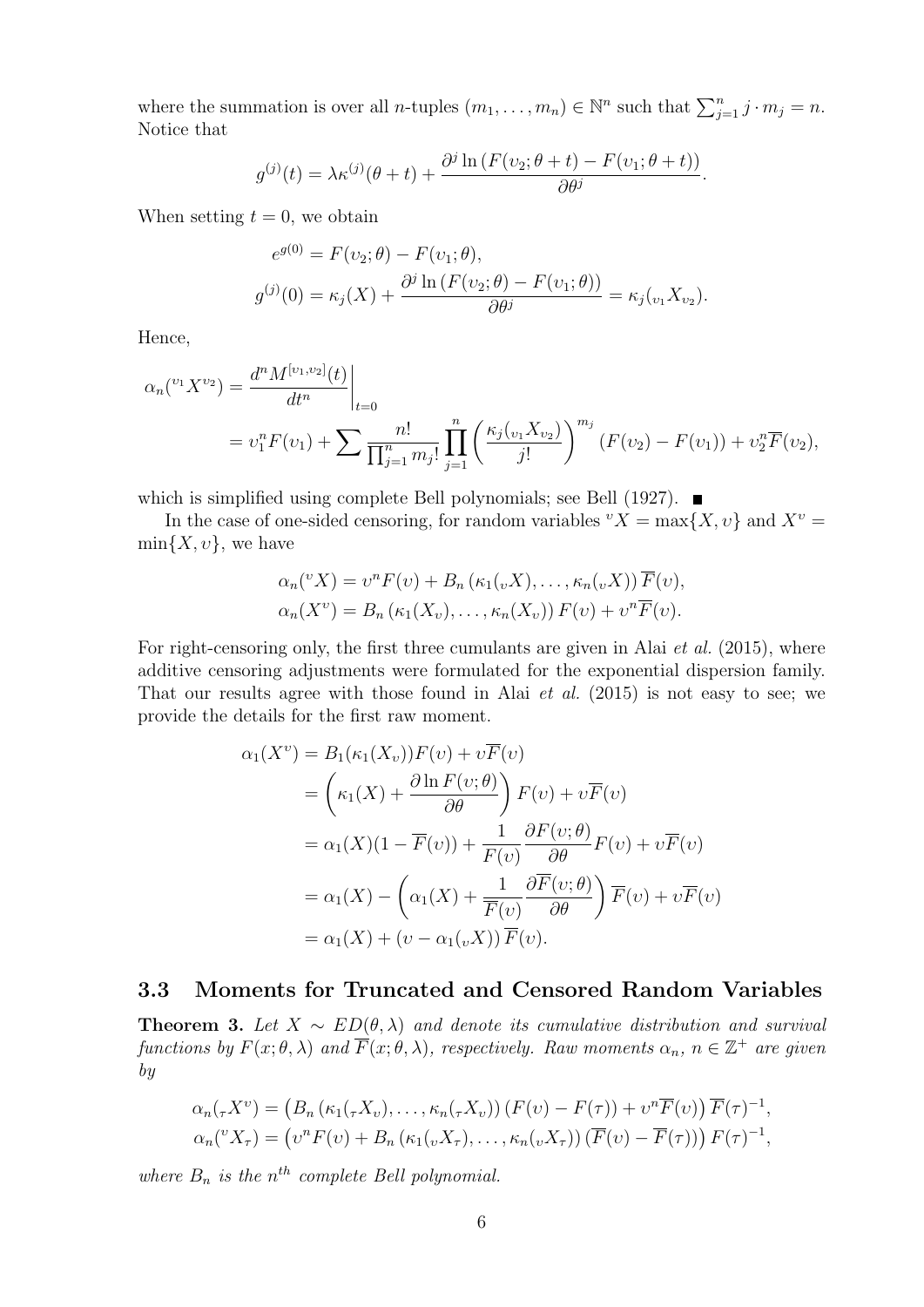**Proof.** The proof is similar to that of Theorem 2. Let  $M^{[\tau,\nu]}(t)$  denote the moment generating function of  ${}_{\tau}X^{\nu}$ .

$$
M^{\lfloor \tau, \upsilon \rceil}(t) = \mathbb{E} \left[ e^{\tau X^{\upsilon} t} \right]
$$
  
= 
$$
\int_{\tau}^{\upsilon} e^{xt} e^{x\theta - \lambda \kappa(\theta)} dQ_{\lambda}(x) \overline{F}(\tau)^{-1} + e^{\upsilon t} \overline{F}(\upsilon) \overline{F}(\tau)^{-1}
$$
  
= 
$$
e^{\lambda \kappa(\theta + t) - \lambda \kappa(\theta)} (F(\upsilon; \theta + t) - F(\tau; \theta + t)) \overline{F}(\tau)^{-1} + e^{\upsilon t} \overline{F}(\upsilon) \overline{F}(\tau)^{-1}.
$$

In order to find the raw moments, we differentiate the moment generating function  $n$ times and evaluate at  $t = 0$ .

$$
\frac{d^n M^{\lfloor \tau, v \rfloor}(t)}{dt^n} = \frac{d^n e^{g(t)}}{dt^n} \overline{F}(\tau)^{-1} + v^n e^{vt} \overline{F}(v) \overline{F}(\tau)^{-1},
$$

where

$$
g(t) = \lambda \kappa(\theta + t) - \lambda \kappa(\theta) + \ln (F(v; \theta + t) - F(\tau; \theta + t)).
$$

The remaining steps are similar to the proof of Theorem 2. To obtain the result for left-censoring and right-truncation, notice that  $\tau$  is swapped for  $\upsilon$  in the cumulants, and  $\overline{F}$  is swapped, everywhere, for  $F$ .

If we consider the first raw moment, we find the following:

$$
\alpha_1(\tau X^{\nu}) = (B_1(\kappa_1(\tau X_{\nu}))(F(\nu) - F(\tau)) + \nu \overline{F}(\nu)) \overline{F}(\tau)^{-1}
$$
  
\n
$$
= \left(\kappa_1(X) + \frac{\partial \ln(F(\nu; \theta) - F(\tau; \theta))}{\partial \theta}\right) \frac{F(\nu) - F(\tau)}{\overline{F}(\tau)} + \nu \frac{\overline{F}(\nu)}{\overline{F}(\tau)}
$$
  
\n
$$
= \alpha_1(X) \frac{\overline{F}(\tau) - \overline{F}(\nu)}{\overline{F}(\tau)} + \left(\frac{\partial \overline{F}(\tau; \theta)}{\partial \theta} - \frac{\partial \overline{F}(\nu; \theta)}{\partial \theta}\right) \frac{1}{\overline{F}(\tau)} + \nu \frac{\overline{F}(\nu)}{\overline{F}(\tau)}
$$
  
\n
$$
= \alpha_1(X) + \frac{1}{\overline{F}(\tau)} \frac{\partial \overline{F}(\tau; \theta)}{\partial \theta} - \left(\alpha_1(X) + \frac{1}{\overline{F}(\nu)} \frac{\partial \overline{F}(\nu; \theta)}{\partial \theta}\right) \frac{\overline{F}(\nu)}{\overline{F}(\tau)} + \nu \frac{\overline{F}(\nu)}{\overline{F}(\tau)}
$$
  
\n
$$
= \alpha_1(\tau X) + (\nu - \alpha_1(\nu X)) \overline{F}(\nu) \overline{F}(\tau)^{-1}.
$$

This agrees with the results of Alai et al. (2015).

## 4 Parameter Estimation

In order to calibrate the model to data, we apply the method of moments. Let  $X =$  $(X_1, \ldots, X_n)$  denote a collection of possibly dependent observations. Let the  $k^{th}$  raw empirical moment of  $X, k \in \mathbb{Z}^+$ , be denoted

$$
a_k(\mathbf{X}) = \frac{1}{n} \sum_{i=1}^n X_i^k.
$$

Given the dependence structure inherent in T, the multivariate distribution outlined in Section 2, we are forced to make conditional arguments when estimating  $\lambda$  and predicting  $Y_0$ . Before describing the estimation procedure, we consider the conditional lifetime random variables.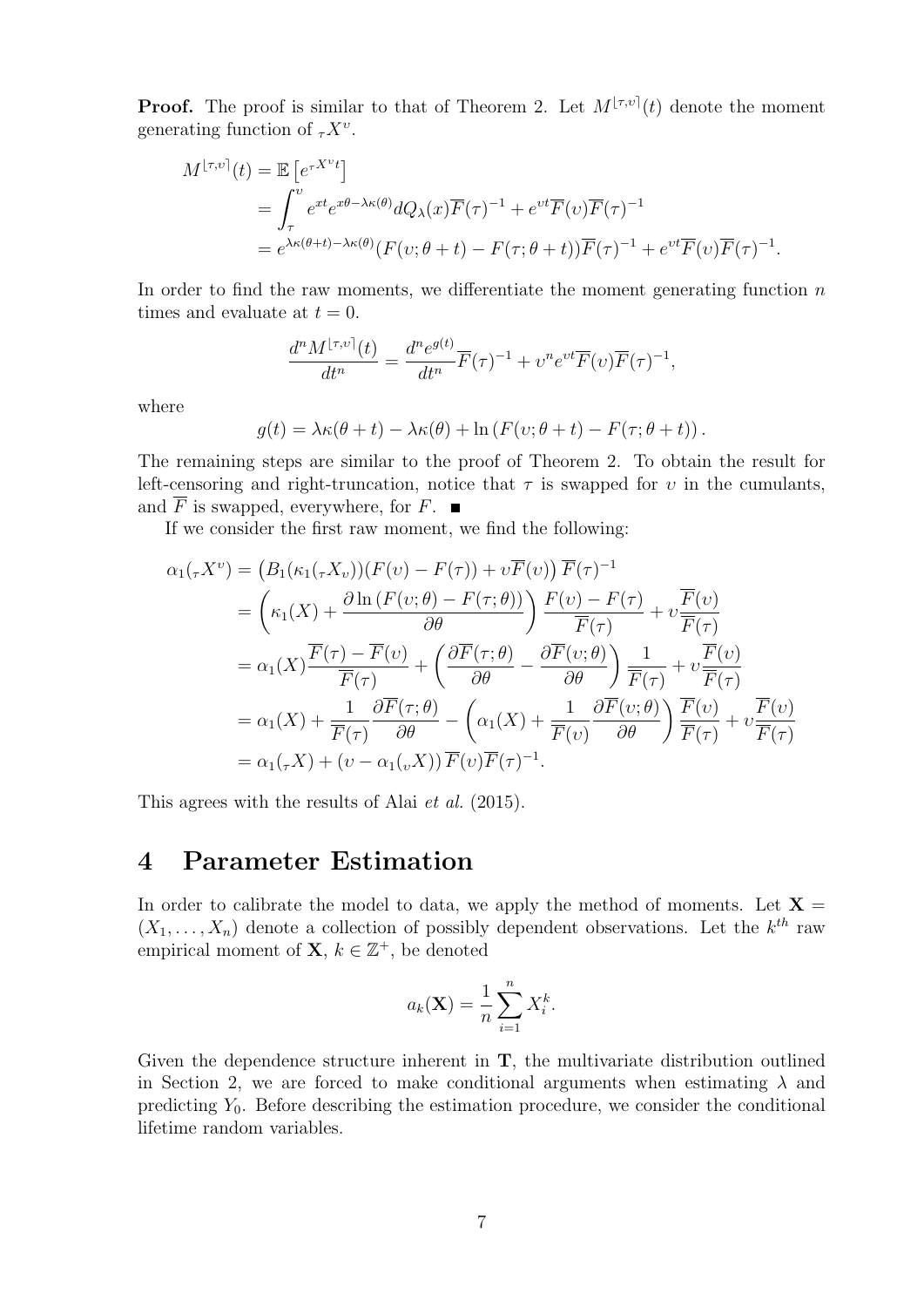#### 4.1 Conditional Lifetimes

We consider two cases. First, left-truncation and right-censoring, followed by righttruncation and left-censoring.

For  $\tau < v$ , we rewrite the left-truncated and right-censored lifetime random variable in terms of components  $Y_0$  and  $Y_i$ ,  $i \in \{1, \ldots, n\}$ , both of which require left-truncation, but only one of which requires right-censoring. Since we aim to condition lifetimes on  $Y_0$ , we apply right-censoring to the idiosyncratic component  $Y_i$ ,  $i \in \{1, \ldots, n\}$ .

$$
\tau T_i^v = \min\{Y_0 + Y_i, v\} | (Y_0 + Y_i > \tau)
$$
  
=  $Y_0 | (Y_0 > \tau - Y_i) + \min\{Y_i, v - Y_0\} | (Y_i > \tau - Y_0)$   
=  $\tau'' Y_0 + \tau' Y_i^{v'},$ 

where  $\tau' = \tau - Y_0$ ,  $\tau'' = \tau - Y_i$ , and  $v' = v - Y_0$ . If we condition on  $Y_0$ , we either have  $Y_0 \leq \tau$ ,  $\tau < Y_0 \leq \nu$ , or  $\nu < Y_0$ . Consider the first of these scenarios; we can write

$$
\tau T_i^{\nu} | Y_0 \le \tau = \tau''(Y_0)_{\tau} + \tau' Y_i^{\nu'} | Y_0 \le \tau.
$$
 (1)

In the case of right-truncation and left-censoring, we have for  $v < \tau$ ,

$$
{}^{v}(T_i)_{\tau} = (Y_0)_{\tau''} + {}^{v'}(Y_i)_{\tau'}.
$$

Again, we have three scenarios,  $Y_0 \leq v, v < Y_0 \leq \tau$ , or  $\tau < Y_0$ , of which we consider the first. We obtain

$$
{}^{v}(T_{i})_{\tau}|Y_{0} \leq v = (Y_{0})_{v''} + {}^{v'}(Y_{i})_{\tau'}|Y_{0} \leq v,
$$
\n<sup>(2)</sup>

where  $v'' = \min\{\tau'', v\}.$ 

#### Approximating Conditional Lifetimes

It is clear that truncation is a non-trivial operation in common shock models. In general, one cannot isolate truncation to either of the components,  $Y_0$  or  $Y_i$ . In order to proceed, we require an approximation based on knowledge of the magnitude of the two components with respect to the truncation and censoring points, to which we have alluded in Section 2.

Consider the case of left-truncation and right-censoring and suppose we anticipate that  $P(Y_0 > \tau)$  and  $P(Y_i << \tau)$  are close to zero. In other words, we anticipate  $Y_0$ contributes a small part to  $T_i$  and that pools are non-empty. The latter could occur if we select a truncation point that is too high; for example, if we set  $\tau = 200$ , we never obtain an observation. Based on these two conditions, we formulate an approximation using Equation (1).

$$
{}_{\tau}T_i^v|Y_0 \approx Y_0 + {}_{\tau'}Y_i^{v'}|Y_0.
$$

Provided  $\tau$  is appropriately selected, the accuracy of this approximation is inversely related to the probability  $P(Y_0 > \tau)$ . In other words, as long as  $P(Y_0 > \tau) \approx 0$ , the approximation is highly accurate. In the context of lifetime dependence modelling, this implies that the level of dependence between lives cannot be too high. In Section 6.1, we fit real data and predict the systematic component to have a magnitude of roughly five, compared to a truncation point of sixty. This suggests the approximation is nearly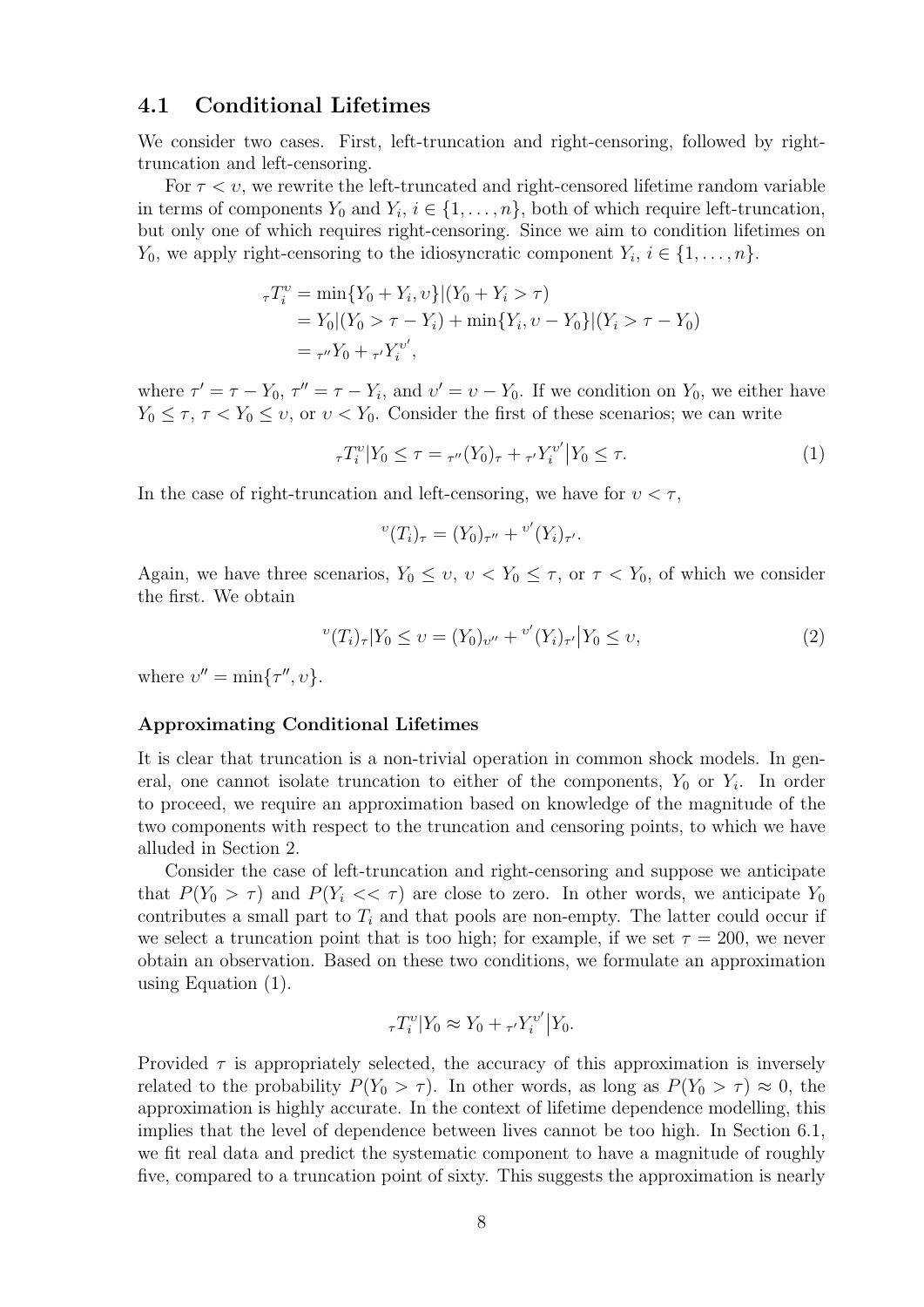exact. However, care must be taken when using the estimation procedure of Section 4.2 for applications where the level of dependence and the truncation point combine to produce a significant probability that  $Y_0$  exceeds  $\tau$ .

Similarly, in the case of right-truncation and left-censoring, suppose we anticipate that  $P(Y_0 > v)$  and  $P(Y_i >> \tau)$  are close to zero. Again, this implies that we anticipate that  $Y_0$  contributes a relatively small part to  $T_i$  and that pools are non-empty. Consequently, we formulate a similar approximation using Equation (2).

$$
{}^{v}(T_{i})_{\tau}|Y_{0} \approx Y_{0} + {}^{v'}(Y_{i})_{\tau'}|Y_{0}.
$$

This time, the accuracy of the approximation is inversely related to the probability  $P(Y_0 > v)$ . In Section 6.2, we fit transformed real data and again predict the systematic component to have a magnitude of roughly five, compared to a censoring point of sixty.

#### 4.2 Estimation Procedure

Consider m realizations,  ${}_{\tau}\mathbf{T}^v(1), \ldots, {}_{\tau}\mathbf{T}^v(m)$ , of left-truncated and right-censored random vectors. Each realization follows a multivariate exponential dispersion distribution introduced in Section 2 such that  ${}_{\tau}\mathbf{T}^v(j) = ({}_{\tau}T_1^v(j), \ldots, {}_{\tau}T_n^v(j)), j \in \{1, \ldots, m\}$ . Let  $\tau \mathbf{Z}^v = (\tau \mathbf{T}^v(1), \ldots, \tau \mathbf{T}^v(m))$  denote the global sample. Recall that each T follows an exponential dispersion distribution generated by  $\kappa$  with parameters  $\theta$  and  $\lambda = \lambda_0 + \lambda_1$ . Since  ${}_{\tau}\mathbf{Z}^v$  is a collection of identically distributed, if not independent, random variables, the raw sample moments are unbiased estimators of the raw theoretical moments of  ${}_{\tau}T_1^v$ ; this allows for the formulation of a system of equations able to estimate  $\theta$  and  $\lambda$ .

$$
\mathbb{E}[a_1(\tau \mathbf{Z}^{\nu})] = \mathbb{E}\left[\frac{1}{n \cdot m} \sum_{i=1}^n \sum_{j=1}^m \tau T_i^{\nu}(j)\right] = \alpha_1(\tau T_1^{\nu}),\tag{3}
$$

$$
\mathbb{E}[a_2(\tau \mathbf{Z}^{\nu})] = \mathbb{E}\left[\frac{1}{n \cdot m} \sum_{i=1}^{n} \sum_{j=1}^{m} (\tau T_i^{\nu}(j))^2\right] = \alpha_2(\tau T_1^{\nu}). \tag{4}
$$

This system may need to be solved numerically to produce estimates  $\hat{\theta}$  and  $\hat{\lambda}$ .

We take estimate  $\hat{\theta}$  and consider one pool at a time. We apply the approximation given in Equation (1), consider the first two raw sample moments and take expectation. We obtain the following system of equations able to estimate  $\lambda_1$  and predict  $Y_0$ .

$$
\mathbb{E}[a_1(\tau \mathbf{T}^{\nu}(j))|Y_0] \approx Y_0 + \alpha_1(\tau Y_1^{\nu'}|Y_0),\tag{5}
$$

$$
\mathbb{E}[a_2(\tau \mathbf{T}^{\nu}(j))|Y_0] \approx Y_0^2 + 2Y_0 \alpha_1(\tau' Y_1^{\nu'}|Y_0) + \alpha_2(\tau' Y_1^{\nu'}|Y_0); \tag{6}
$$

this system may need to be solved numerically to produce estimate  $\hat{\lambda}_1$  and prediction  $\hat{Y}_0$ .

Remark 1. Using the approximation in Equation (2), we find that the case of righttruncation and left-censoring is analogous for both systems of equations.

Since we only make use of the first two raw moments, it is worthwhile to simplify the results of Theorem 3. Consider the first raw moment of  $X \sim ED(\theta, \lambda)$ .

$$
\alpha_1(\tau X^{\nu}) = \left(\alpha_1(X)(F(\nu) - F(\tau)) + \frac{\partial (F(\nu) - F(\tau))}{\partial \theta} + \nu \overline{F}(\nu)\right) \overline{F}(\tau)^{-1},\tag{7}
$$

$$
\alpha_1({}^v X_\tau) = \left(vF(v) + \alpha_1(X)(\overline{F}(v) - \overline{F}(\tau)) + \frac{\partial (F(\tau) - F(v))}{\partial \theta}\right)F(\tau)^{-1}.\tag{8}
$$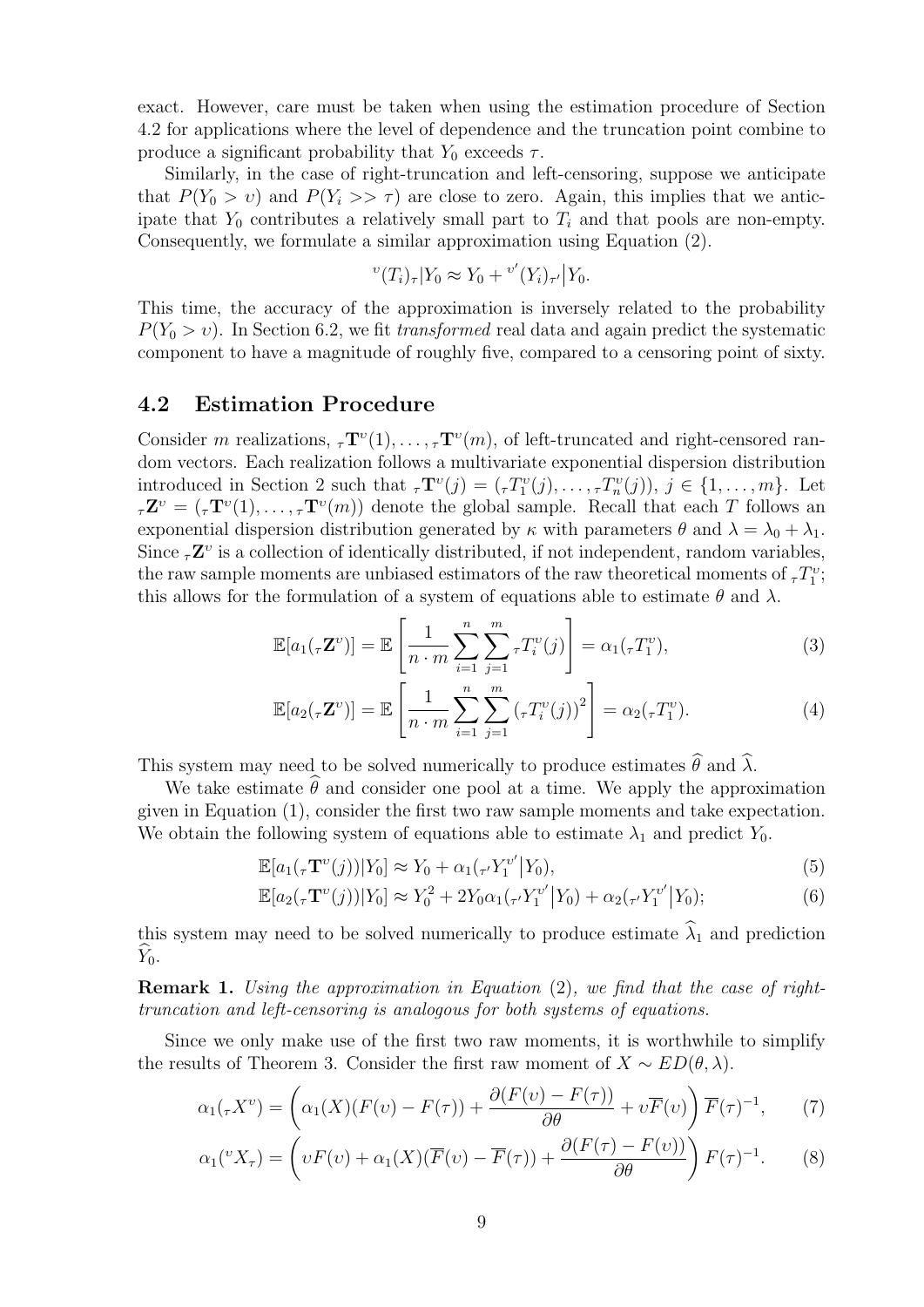The second raw moment can also be simplified.

$$
\alpha_2(\tau X^{\nu}) = ((\kappa_1(\tau X_{\nu})^2 + \kappa_2(\tau X_{\nu}))(F(\nu) - F(\tau)) + \nu^2 \overline{F}(\nu)) \overline{F}(\tau)^{-1}
$$
  
\n
$$
= \left[ (\kappa_1(X)^2 + \kappa_2(X))(F(\nu) - F(\tau)) + \left( \frac{\partial \ln(F(\nu) - F(\tau))}{\partial \theta} \right)^2 + \frac{\partial^2 \ln(F(\nu) - F(\tau))}{\partial \theta^2} \right) (F(\nu) - F(\tau)) + 2\kappa_1(X)\frac{\partial \ln(F(\nu) - F(\tau))}{\partial \theta} (F(\nu) - F(\tau)) + \nu^2 \overline{F}(\nu) \right] \overline{F}(\tau)^{-1}
$$
  
\n
$$
= \frac{\alpha_2(X)(F(\nu) - F(\tau)) + \frac{\partial^2(F(\nu) - F(\tau))}{\partial \theta^2} + 2\alpha_1(X)\frac{\partial(F(\nu) - F(\tau))}{\partial \theta} + \nu^2 \overline{F}(\nu)}{\overline{F}(\tau)}.
$$
 (9)

Similarly for right-truncation and left-censoring,

$$
\alpha_2(^vX_\tau) = \frac{v^2 F(v) + \alpha_2(X)(\overline{F}(v) - \overline{F}(\tau)) + \frac{\partial^2 (F(\tau) - F(v))}{\partial \theta^2} + 2\alpha_1(X)\frac{\partial (F(\tau) - F(v))}{\partial \theta}}{F(\tau)}.
$$
 (10)

Remark 2. As stated above, numerical solutions may be relied upon to solve the systems of equations given in Equations  $(3)$  and  $(4)$ , as well as Equations  $(5)$  and  $(6)$ , respectively. In fact, for the distributions we consider below, namely the gamma, Kendall-Ressel, binomial and negative binomial distributions, a numerical approach is needed in each case. To find estimates and predictions, we use mathematical software Maple. We use ad hoc methods of solving the systems; we briefly demonstrate this using the gamma distribution in Section 5.1, where we also provide a simulation study.

## 5 Exponential Dispersion Distributions

In this section, we begin by presenting two continuous exponential dispersion distributions, the gamma and Kendall-Ressel distributions. The former is a well-known distribution that belongs to the Tweedie subclass, while the latter is a little known distribution that does not.

We also explore two discrete exponential dispersion distributions that both do not belong to the Tweedie subclass, the binomial and negative binomial distributions. Discrete distributions are not typically applied to lifetime data. We consider them primarily for illustrative purposes, but do note that lifetime data are often inherently discretized, either in years, or months. Therefore, they may be viable alternatives to previously considered continuous distributions.

Together with the Poisson distribution, these distributions are well-known for investigating a range of discrete under or over-dispersed data. This distinction plays an important role in determining their respective suitability to modelling lifetime data that we further explore in Section 6.

#### 5.1 The Gamma Distribution

Suppose X follows a gamma distribution with shape and rate parameters  $\alpha > 0$  and  $\beta > 0$ , respectively. Equivalently, we may write  $X \sim ED(\theta = -\beta, \lambda = \alpha)$ , where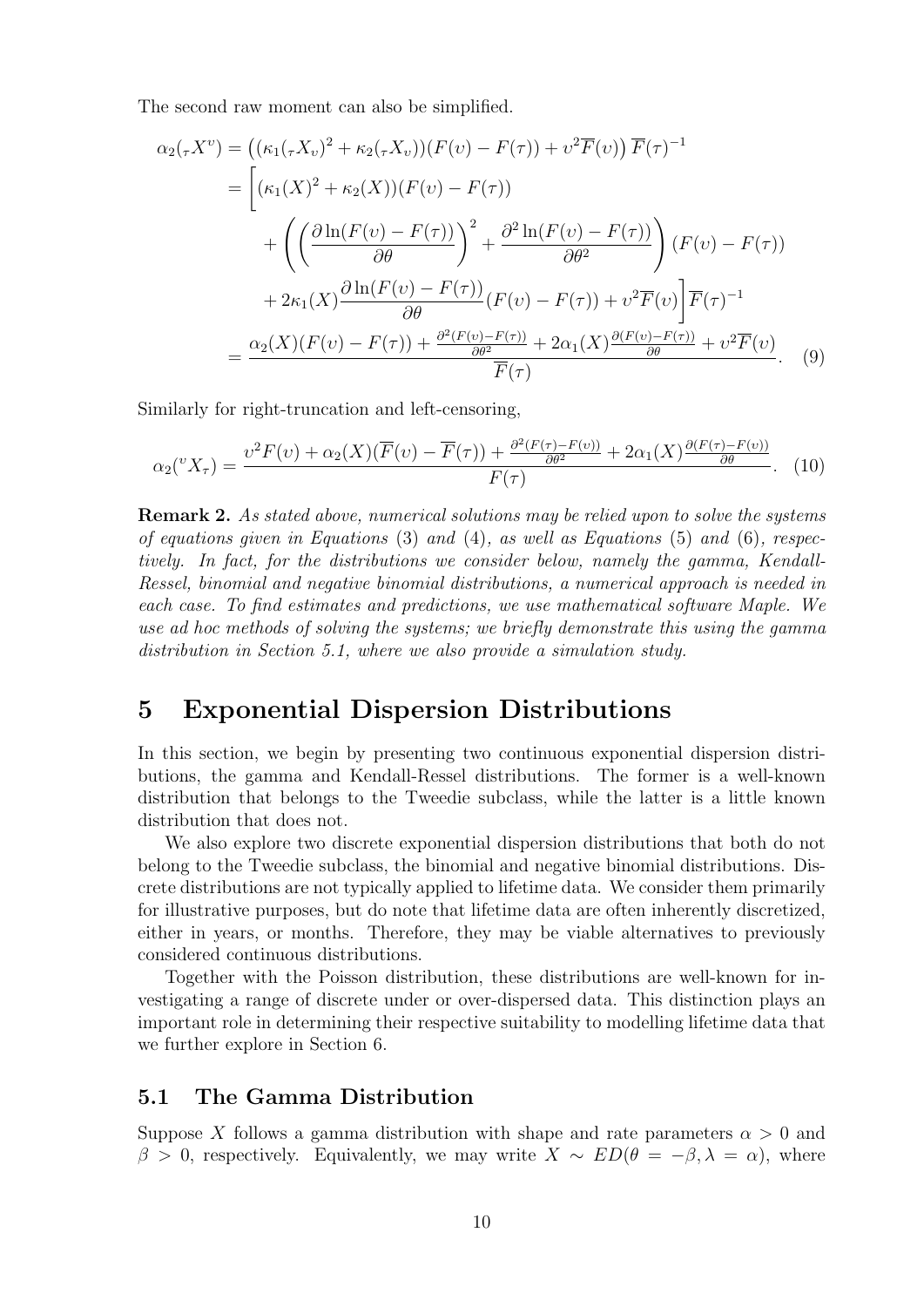$\kappa(\theta) = -\ln(-\theta).$ 

$$
\mathbb{E}[X] = \lambda \kappa'(\theta) = \frac{\lambda}{-\theta} = \frac{\lambda}{\beta},
$$

$$
\text{Var}(X) = \lambda \kappa''(\theta) = \frac{\lambda}{\theta^2} = \frac{\lambda}{\beta^2}.
$$

For  $x_1, x_2 \in \mathbb{R}^+,$ 

$$
F(x_2; \theta, \lambda) - F(x_1; \theta, \lambda) = \frac{(-\theta)^{\lambda}}{\Gamma(\lambda)} \int_{x_1}^{x_2} z^{\lambda - 1} e^{\theta z} dz.
$$

The first two derivatives with respect to  $\theta$  are given by

$$
\frac{\partial (F(x_2) - F(x_1))}{\partial \theta} = \frac{\lambda}{\theta} ((F(x_2) - F(x_1)) - (F(x_2; \lambda + 1) - F(x_1; \lambda + 1))),
$$
  

$$
\frac{\partial^2 (F(x_2) - F(x_1))}{\partial \theta^2} = \frac{\lambda}{\theta^2} ((\lambda - 1) (F(x_2) - F(x_1)) - 2\lambda (F(x_2; \lambda + 1) - F(x_1; \lambda + 1)) + (\lambda + 1) (F(x_2; \lambda + 2) - F(x_1; \lambda + 2))).
$$

Together with Equations  $(7)$ – $(10)$ , the above enables one to apply the estimation procedure outlined in Section 4.2.

#### A Numerical Example

In Figures 1 and 2, we plot the relationship between the moments in the presence and absence of left-truncation and right-censoring supposing lifetimes follow a gamma distribution such that  $T_i \sim ED(\theta = -\beta, \lambda)$  for  $\beta = 0.2$  and  $\lambda = 16$ ; this corresponds to an average lifetime of 80, with a variance of 200. The bold lines in Figures 1 and 2 represent the left-truncated and right-censored moments with  $\tau = 60$  and  $v = 85$ .

Figure 1: The first raw moment of the gamma distribution.



#### Simulation Study

As alluded to in Remark 2, we presently provide a brief simulation study applied to the gamma distribution with left-truncation and right-censoring. The aim thereof is to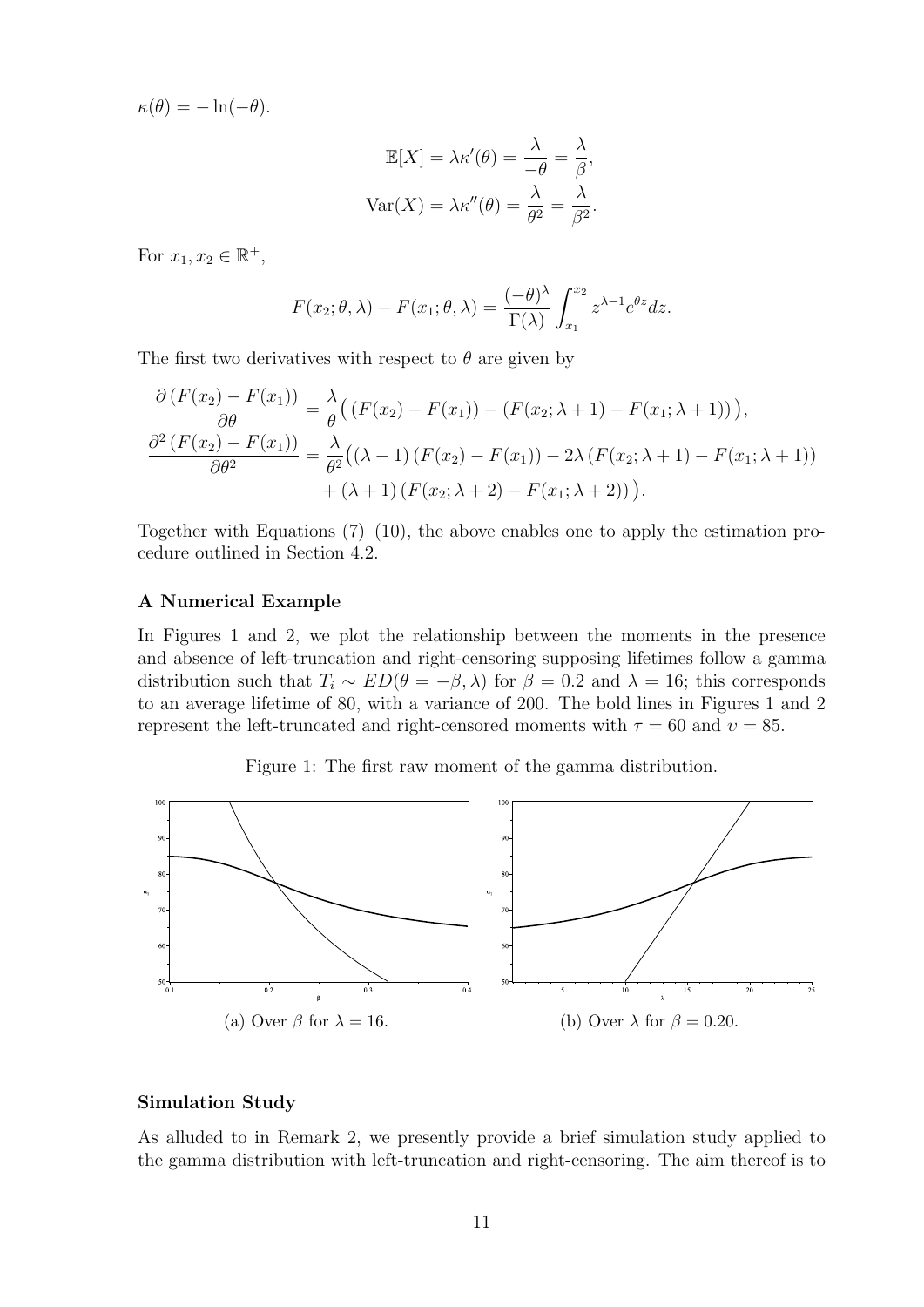Figure 2: The second raw moment of the gamma distribution.



validate the ad hoc numerical estimation procedure we use to investigate real data in Section 6.

The procedure has two stages. First, an iteration is performed between Equations (3) and (4). A starting value for  $\lambda$  is used in Equation (3) to find an estimate of  $\theta$ , which is subsequently used in Equation (4) to update the estimate for  $\lambda$ . The iteration is terminated once a squared distance criterion involving both equations is met. This yields estimate  $\theta$  and  $\lambda$ ; recall,  $\lambda = \lambda_0 + \lambda_1$ . Second, a similar iteration is performed between Equations (5) and (6); again, a squared distance criterion terminates the iteration procedure. This yields prediction  $\widehat{Y}_0$  and estimate  $\widehat{\lambda}_1$ ; we demonstrate the second stage on the first pool of the simulated data only.

The results are shown in Table 1. In the first four rows of the table, the size of the sample is given as well as the left-truncation and right-censoring points. The six middle rows of the table show true and obtained parameter values. The final four rows of the table show the sample moments used to obtain the estimates and prediction; the first two, of the global sample, the last two, of the first pool.

It can be observed that estimation of  $\theta$ ,  $\lambda$ , and  $\lambda_1$ , as well as the prediction of  $Y_0$ are accurate.

#### 5.2 The Kendall-Ressel Distribution

The Kendall-Ressel distribution, although little known, has been studied for some time. As a member of the exponential dispersion family, the Kendall-Ressel distribution has recently been studied in, e.g., Vinogradov (2011) and Bar-Lev *et al.* (2016). The density of the Kendall-Ressel distribution, expressed as a member of the exponential dispersion family, is given directly below.

$$
f(x; \theta, \lambda) = \frac{\lambda x^{x + \lambda - 1} e^{-x}}{\Gamma(x + \lambda + 1)} e^{x\theta - \lambda \kappa(\theta)}, \quad x > 0,
$$

where

$$
\kappa(\theta) = \ln \int_0^\infty \frac{\lambda x^x e^{-x}}{\Gamma(x+2)} e^{x\theta} dx,
$$

for  $\lambda \in \mathbb{R}^+$  and  $\theta \in (-\infty, 0]$ .

In order to apply the results of Theorems 1–3, we must differentiate the cumulative distribution function with respect to the canonical parameter  $\theta$ . In the case of the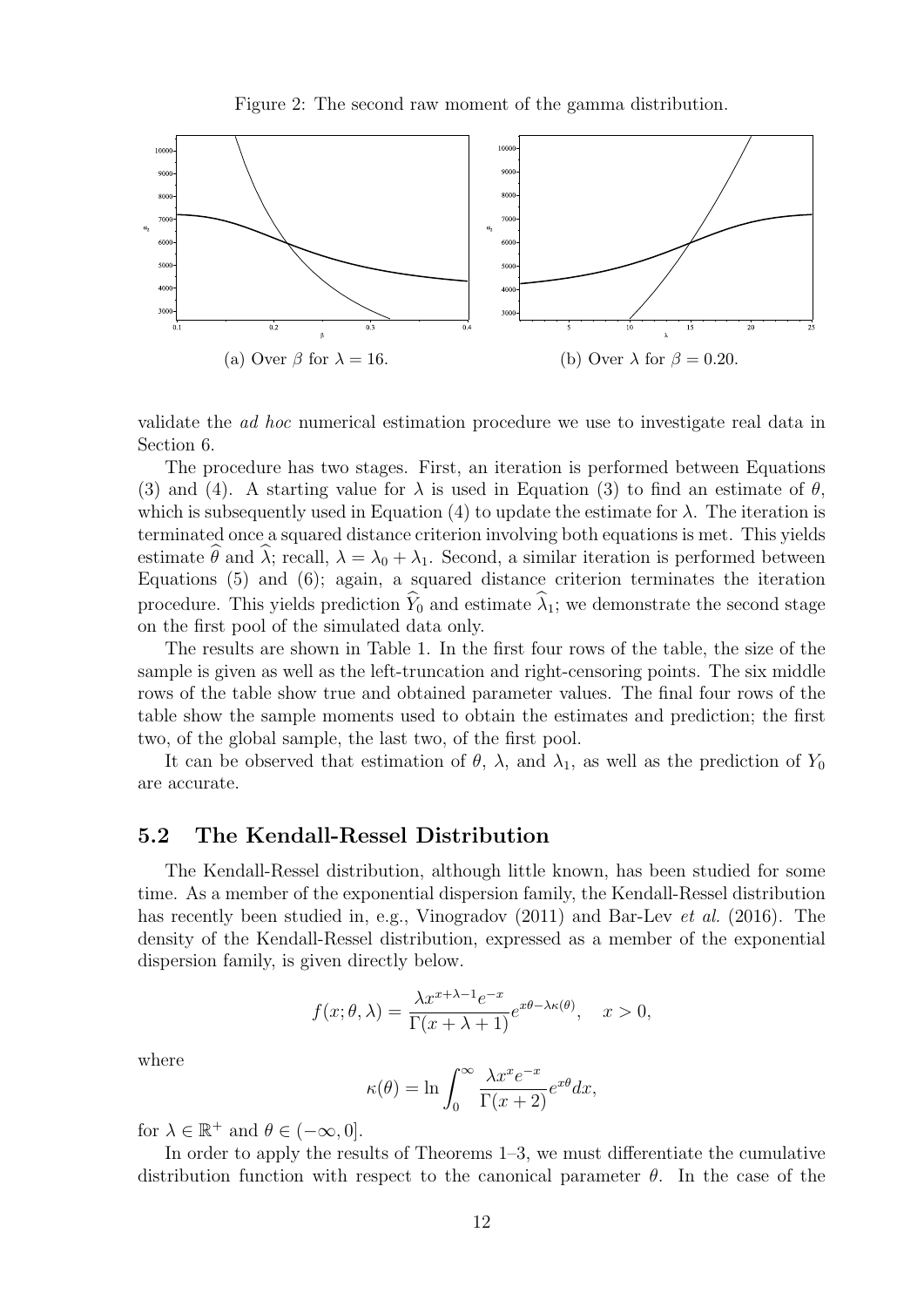| $\boldsymbol{n}$                   | 100        | 1000       | 1000       | 10000      | 1000       |
|------------------------------------|------------|------------|------------|------------|------------|
| $\boldsymbol{m}$                   | 50         | 50         | 500        | 50         | 10000      |
|                                    |            |            |            |            |            |
| $\tau$                             | 60         | 60         | 60         | 60         | 60         |
| $\upsilon$                         | 85         | 85         | 85         | 85         | 85         |
| $\theta$                           | $-1$       | $-1$       | $-1$       | $-1$       | $-1$       |
| $\widehat{\theta}$                 | $-0.99841$ | $-1.01624$ | $-0.99734$ | $-1.01269$ | $-1.00086$ |
| $\lambda$                          | 75         | 75         | 75         | 75         | 75         |
| $\widehat{\lambda}$                | 74.5       | 76.6       | 74.9       | 75.8       | 75         |
| $\lambda_1$                        | 70         | 70         | 70         | 70         | 70         |
| $\widehat{\lambda}_1$              | 69.06512   | 71.24841   | 69.93857   | 70.86714   | 70.24287   |
| $Y_0$                              | 2.62665    | 5.43929    | 4.62641    | 6.39051    | 4.21039    |
| $\widehat{Y}_0$                    | 2.58919    | 5.41454    | 4.57163    | 6.40498    | 4.16477    |
| $a_1(\tau \mathbf{Z}^v)$           | 74.72538   | 75.26531   | 75.07176   | 74.88626   | 74.95261   |
| $a_2(\tau \mathbf{Z}^v)$           | 5632.20420 | 5712.46635 | 5683.93573 | 5655.75911 | 5665.99757 |
| $a_1(\tau \mathbf{T}^v(1)) Y_0$    | 72.63455   | 75.35333   | 74.71620   | 75.98690   | 74.46820   |
| $a_1({}_\tau \mathbf{T}^v(1)) Y_0$ | 5323.43931 | 5722.39086 | 5632.59105 | 5818.32426 | 5594.53207 |

Table 1: Simulation Study for the Gamma Distribution

gamma distribution, we rely on a convenient representation of the cumulative distribution function; we cannot do the same here. For completeness, we provide the first two derivatives of the cumulative distribution function, but do not consider a numerical example.

$$
\frac{\partial F(x;\theta,\lambda)}{\partial \theta} = \int_0^x \frac{\partial f(y;\theta,\lambda)}{\partial \theta} dy \n= \int_0^x \frac{\lambda y^{y+\lambda} e^{-y}}{\Gamma(y+\lambda+1)} e^{y\theta-\lambda \kappa(\theta)} dy - \lambda \kappa'(\theta) F(x;\theta,\lambda),\n\frac{\partial^2 F(x;\theta,\lambda)}{\partial \theta^2} = \int_0^x \frac{\lambda y^{y+\lambda+1} e^{-y}}{\Gamma(y+\lambda+1)} e^{y\theta-\lambda \kappa(\theta)} dy - 2\lambda \kappa'(\theta) \int_0^x \frac{\lambda y^{y+\lambda} e^{-y}}{\Gamma(y+\lambda+1)} e^{y\theta-\lambda \kappa(\theta)} dy \n+ ((\lambda \kappa'(\theta))^2 - \lambda \kappa''(\theta)) F(x;\theta,\lambda).
$$

Since the cumulant fuction,  $\kappa$ , has an intractable form, a mean value reparameterization could be implemented. Let  $\mu = \kappa'(\theta)$  and  $V(\mu) = \kappa''(\theta)$  be the mean and variance functions, respectively. It is shown in Letac and Mora (1990) that  $V(\mu) = \mu^2(1+\mu)$ and in Bar-Lev et al. (2016) that

$$
\theta(\mu) = \ln \frac{1+\mu}{\mu} - \frac{1}{\mu},
$$

$$
\kappa(\theta(\mu)) = \ln \frac{\mu}{1+\mu}.
$$

Hence, the density of the Kendall-Ressel distribution can be rewritten in terms of  $\mu$  as follows:

$$
f(x; \mu, \lambda) = \frac{\lambda x^{x+\lambda-1} e^{-x}}{\Gamma(x+\lambda+1)} e^{x(\ln\frac{1+\mu}{\mu}-\frac{1}{\mu})-\lambda\ln\frac{\mu}{1+\mu}}, \quad x > 0.
$$

The first and second derivatives of the cumulative distribution function could then also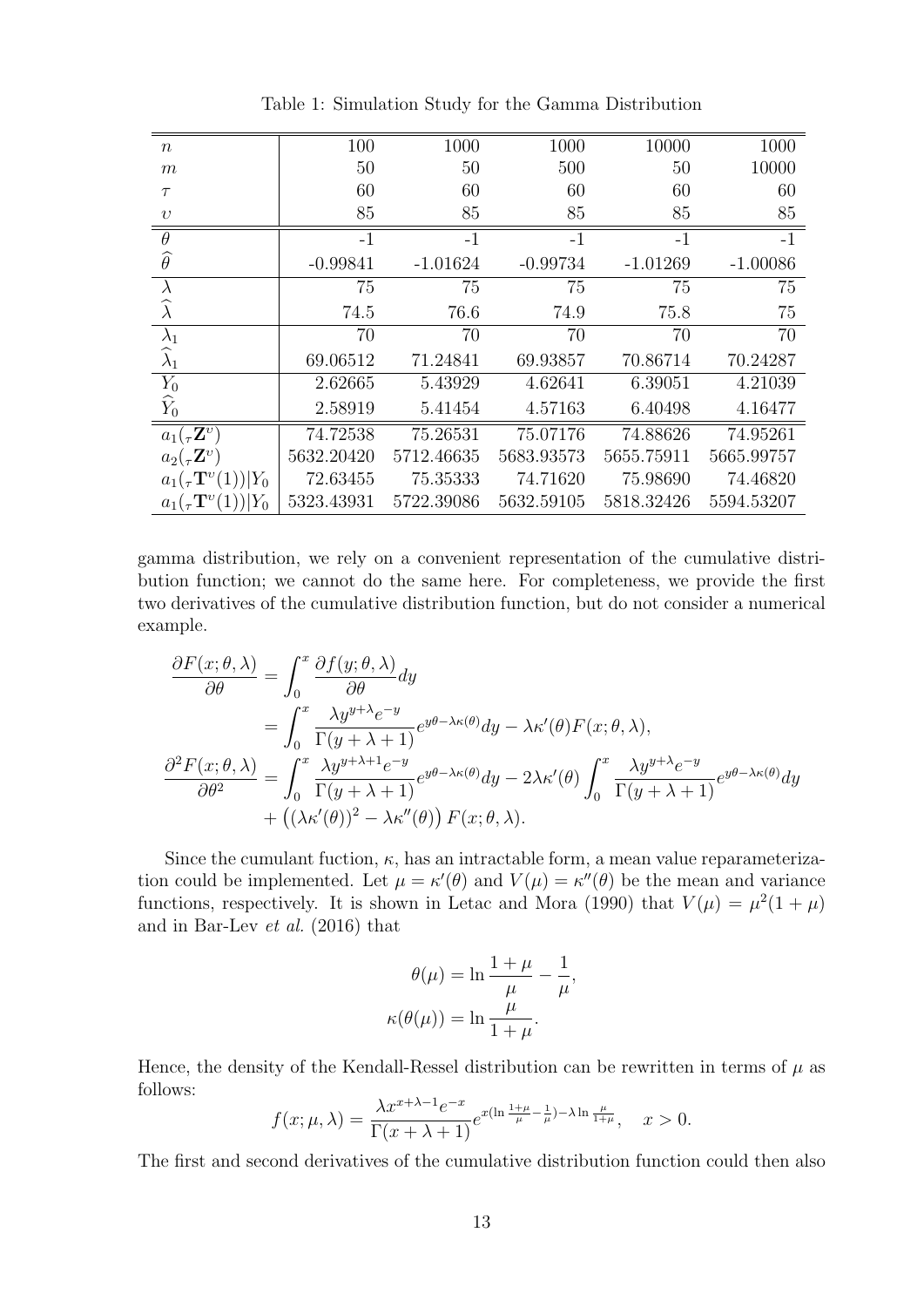be rewritten in terms of  $\mu$ , or derived directly from the density above noting that

$$
\frac{d\mu}{d\theta} = \kappa''(\theta) = V(\mu) = \mu^2(1+\mu).
$$

#### 5.3 The Binomial Distribution

Suppose X follows a binomial distribution with parameters  $p \in (0,1)$  and  $n \in \mathbb{Z}^+$ , where  $p$  denotes the probability of success and  $n$ , the number of trials. Equivalently, we may write  $X \sim ED(\theta = \text{logit}(p), \lambda = n)$ , where  $\kappa(\theta) = \ln(1 + e^{\theta})$ . We solve for p by inverting the logit function, we obtain  $p = e^{\theta}/(1 + e^{\theta})$ .

$$
\mathbb{E}[X] = \lambda \kappa'(\theta) = \lambda \frac{e^{\theta}}{1 + e^{\theta}} = \lambda p,
$$
  
 
$$
\text{Var}(X) = \lambda \kappa''(\theta) = \lambda \frac{e^{\theta}}{(1 + e^{\theta})^2} = \lambda p(1 - p).
$$

For  $x \in \{0, \ldots, \lambda - 1\}$ , the cumulative distribution function of X is given by

$$
F(x; \lambda, p) = \sum_{i=0}^{x} {\lambda \choose i} p^{i} (1-p)^{\lambda - i}
$$

$$
= 1 - \frac{B_p(x+1, \lambda - x)}{B(x+1, \lambda - x)}
$$

$$
= 1 - I_p(x+1, \lambda - x),
$$

where  $B_z(a, b)$ ,  $B(a, b)$  and  $I_z(a, b)$  are the incomplete, complete and regularized beta functions, respectively.

$$
B_z(a, b) = \int_0^z u^{a-1} (1 - u)^{b-1} du,
$$
  
\n
$$
B(a, b) = B_1(a, b),
$$
  
\n
$$
I_z(a, b) = \frac{B_z(a, b)}{B(a, b)},
$$

for  $0 \le z \le 1$ ,  $a > 0$  and  $b > 0$ . Consider  $x_1, x_2 \in \{0, 1, ..., \lambda - 1\}$ ,

$$
F(x_2; \lambda, p) - F(x_1; \lambda, p) = I_p(x_1 + 1, \lambda - x_1) - I_p(x_2 + 1, \lambda - x_2).
$$

Differentiating with respect to  $\theta$  produces

$$
\frac{\partial (F(x_2; \lambda, p) - F(x_1; \lambda, p))}{\partial \theta} = \frac{B_p'(x_1 + 1, \lambda - x_1)}{B(x_1 + 1, \lambda - x_1)} \frac{dp}{d\theta} - \frac{B_p'(x_2 + 1, \lambda - x_2)}{B(x_2 + 1, \lambda - x_2)} \frac{dp}{d\theta},
$$

where  $B'_p(a, b) = \frac{\partial B_p(a, b)}{\partial p}$ . Notice that  $dp/d\theta = p(1-p)$  and that  $B'_z(a, b) = z^{a-1}(1-z)^{b-1}$ .

$$
\frac{\partial (F(x_2; \lambda, p) - F(x_1; \lambda, p))}{\partial \theta} = \frac{p^{x_1+1}(1-p)^{\lambda-x_1}}{B(x_1+1, \lambda-x_1)} - \frac{p^{x_2+1}(1-p)^{\lambda-x_2}}{B(x_2+1, \lambda-x_2)}.
$$

The second derivative is given by

$$
\frac{\partial^2 (F(x_2; \lambda, p) - F(x_1; \lambda, p))}{\partial \theta^2} = \frac{p^{x_1+1} (1-p)^{\lambda-x_1} ((x_1+1) - p(\lambda+1))}{B(x_1+1, \lambda-x_1)} - \frac{p^{x_2+1} (1-p)^{\lambda-x_2} ((x_2+1) - p(\lambda+1))}{B(x_2+1, \lambda-x_2)}.
$$

The above enables one to apply the estimation procedure outlined in Section 4.2 using Equations (7) and (9), or Equations (8) and (10), replacing  $x_1$  with  $\tau$  and  $x_2$  with  $v$ , or vice versa.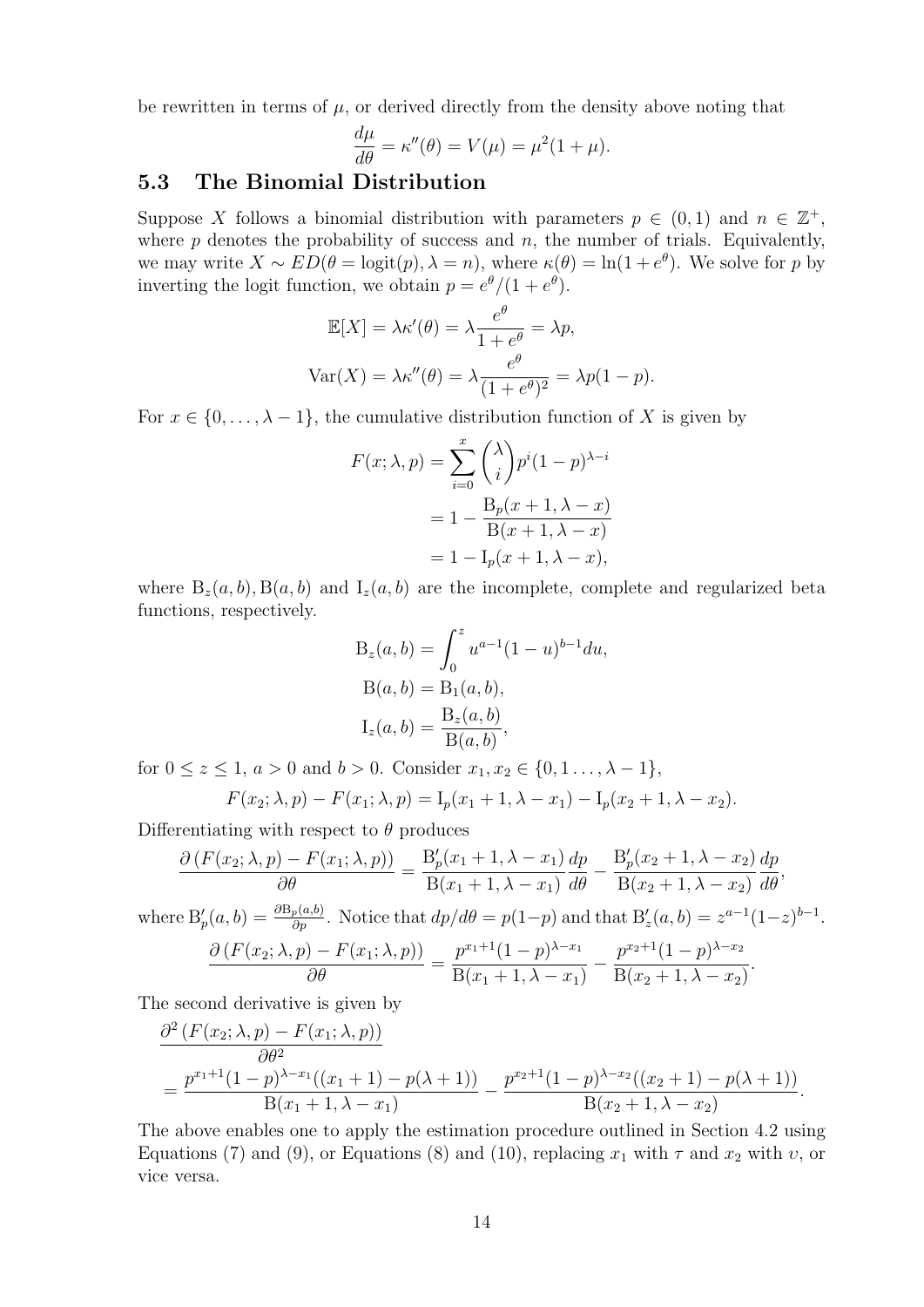#### A Numerical Example

Suppose lifetimes follow a binomial distribution; in other words  $T_i = Y_0 + Y_i$ , where  $Y_0 \sim ED(\theta = \text{logit}(p), \lambda_0), Y_i \sim ED(\theta = \text{logit}(p), \lambda_1)$ , and consequently,  $T_i \sim ED(\theta =$ logit $(p)$ ,  $\lambda$ ) with  $\kappa(\theta) = \ln(1 + e^{\theta})$  and where p is the probability of success, and  $\lambda =$  $\lambda_0 + \lambda_1$ , the total number of trials.

The binomial model is very straightforward to interpret for lifetime data. Assign to each trial a period of time, then  $p$  is the average survival probability over that period; for example, if  $\lambda$  represents years, then p is the average annual survival probability. Suppose we adopt an annual viewpoint and let  $\lambda = 120$  and  $p = 0.75$ . This implies that in the absence of truncation and censoring, the average lifetime is 90, with a variance of 22.5. Furthermore, consider left-truncation at 60 and right-censoring at 85; the impact on the first two raw moments can be seen in Figures 3 and 4, where the bold line represents the raw moment with left-truncation and right-censoring and the thin line represents the case without truncation or censoring.



Figure 3: The first raw moment of the binomial distribution.

Figure 4: The second raw moment of the binomial distribution.



It can be seen that the un-truncated and un-censored moments represent good approximations over a range of parameter values. This is due to the fact that for these parameters, not many observations are truncated or censored.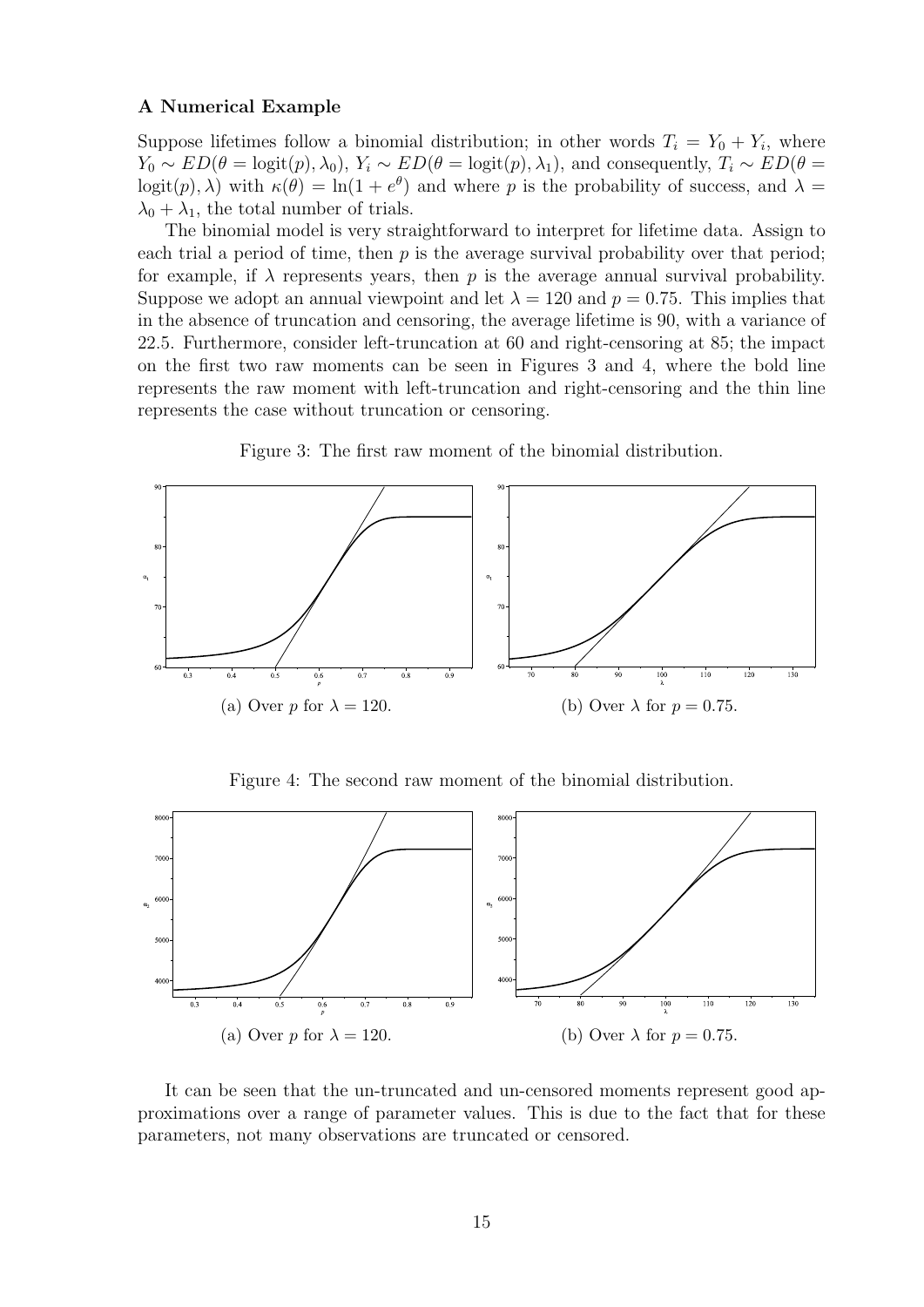#### 5.4 The Negative Binomial Distribution

Given the under-dispersion of the binomial distribution, it does not promise a good fit to real data. Therefore, we investigate the negative binomial distribution. Suppose X follows a negative binomial distribution with parameters  $p \in (0,1)$  and  $k \in \mathbb{Z}^+$ , where  $p$  denotes the probability of success and  $k$ , the number of failures. Equivalently, we may write  $X \sim ED(\theta = \ln p, \lambda = k)$ , where  $\kappa(\theta) = -\ln(1 - e^{\theta})$ . Note that unlike the binomial distribution, the negative binomial does not readily lend itself to interpretation.

$$
\mathbb{E}[X] = \lambda \kappa'(\theta) = \lambda \frac{e^{\theta}}{1 - e^{\theta}} = \frac{\lambda p}{1 - p},
$$

$$
\text{Var}(X) = \lambda \kappa''(\theta) = \lambda \frac{e^{\theta}}{(1 - e^{\theta})^2} = \frac{\lambda p}{(1 - p)^2}.
$$

For  $x \in \mathbb{N}$ , the cumulative distribution function of X is given by

$$
F(x; \lambda, p) = \sum_{i=0}^{x} {\lambda + i - 1 \choose i} p^{i} (1-p)^{\lambda}
$$

$$
= 1 - \frac{B_p(x+1, \lambda)}{B(x+1, \lambda)}
$$

$$
= 1 - I_p(x+1, \lambda),
$$

where  $B_z(a, b), B(a, b)$  and  $I_z(a, b)$  are the incomplete, complete and regularized beta functions, respectively, as given in Section 5.3 above. Notice the similarity with the binomial distribution; consider  $x_1, x_2 \in \mathbb{N}$ ,

$$
F(x_2; \lambda, p) - F(x_1; \lambda, p) = I_p(x_1 + 1, \lambda) - I_p(x_2 + 1, \lambda).
$$

Differentiating with respect to  $\theta$  produces

$$
\frac{\partial (F(x_2; \lambda, p) - F(x_1; \lambda, p))}{\partial \theta} = \frac{B_p'(x_1 + 1, \lambda)}{B(x_1 + 1, \lambda)} \frac{dp}{d\theta} - \frac{B_p'(x_2 + 1, \lambda)}{B(x_2 + 1, \lambda)} \frac{dp}{d\theta},
$$

where  $B'_p(a,b) = \frac{\partial B_p(a,b)}{\partial p}$ . Notice that  $dp/d\theta = p$  and that  $B'_z(a,b) = z^{a-1}(1-z)^{b-1}$ .

$$
\frac{\partial (F(x_2; \lambda, p) - F(x_1; \lambda, p))}{\partial \theta} = \frac{p^{x_1+1}(1-p)^{\lambda-1}}{B(x_1+1, \lambda)} - \frac{p^{x_2+1}(1-p)^{\lambda-1}}{B(x_2+1, \lambda)}.
$$

The second derivative is given by

$$
\frac{\partial^2 (F(x_2; \lambda, p) - F(x_1; \lambda, p))}{\partial \theta^2} = \frac{p^{x_1+1} (1-p)^{\lambda-2} ((x_1+1) - p(\lambda+x_1))}{B(x_1+1, \lambda)} - \frac{p^{x_2+1} (1-p)^{\lambda-2} ((x_2+1) - p(\lambda+x_2))}{B(x_2+1, \lambda)}.
$$

The above enables one to apply the estimation procedure outlined in Section 4.2 using Equations (7) and (9), or Equations (8) and (10), replacing  $x_1$  with  $\tau$  and  $x_2$  with  $v$ , or vice versa.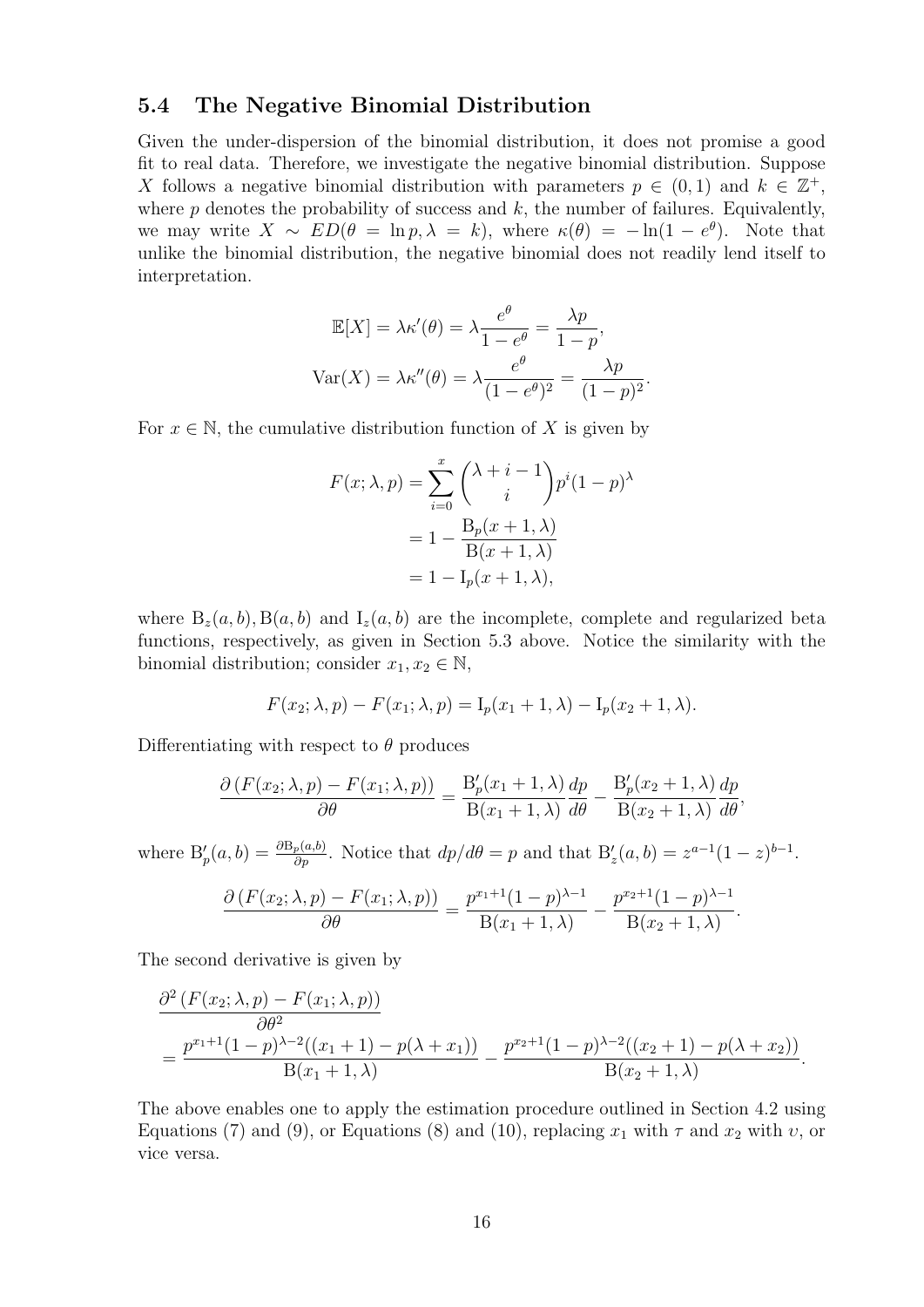#### A Numerical Example

Suppose lifetimes follow a negative binomial distribution; in other words  $T_i = Y_0 + Y_i$ , where  $Y_0 \sim ED(\theta = \ln p, \lambda_0)$ ,  $Y_i \sim ED(\theta = \ln p, \lambda_1)$ , and consequently,  $T_i \sim ED(\theta =$ ln p,  $\lambda$ ). In this case,  $\kappa(\theta) = -\ln(1-e^{\theta})$ , p is the probability of success and  $\lambda = \lambda_0 + \lambda_1$ is the total number of failures.

Suppose we let  $\lambda = 60$  and  $p = 0.6$ . This implies that in the absence of truncation and censoring, the average lifetime is 90, with a variance of 225; notice that the variance, in this example, is ten times greater than the one considered in Section 5.3. Furthermore, consider left-truncation at 60 and right-censoring at 85; the impact on the first two raw moments can be seen in Figures 5 and 6, where the bold line represents the raw moment with left-truncation and right-censoring and the thin line represents the case without truncation or censoring.





Figure 6: The second raw moment of the negative binomial distribution.



In contrast to the binomial model, the un-truncated and un-censored moments deviate substantially from the truncated and censored moments. This is due to the higher variance, which means observations are more likely to be truncated or censored.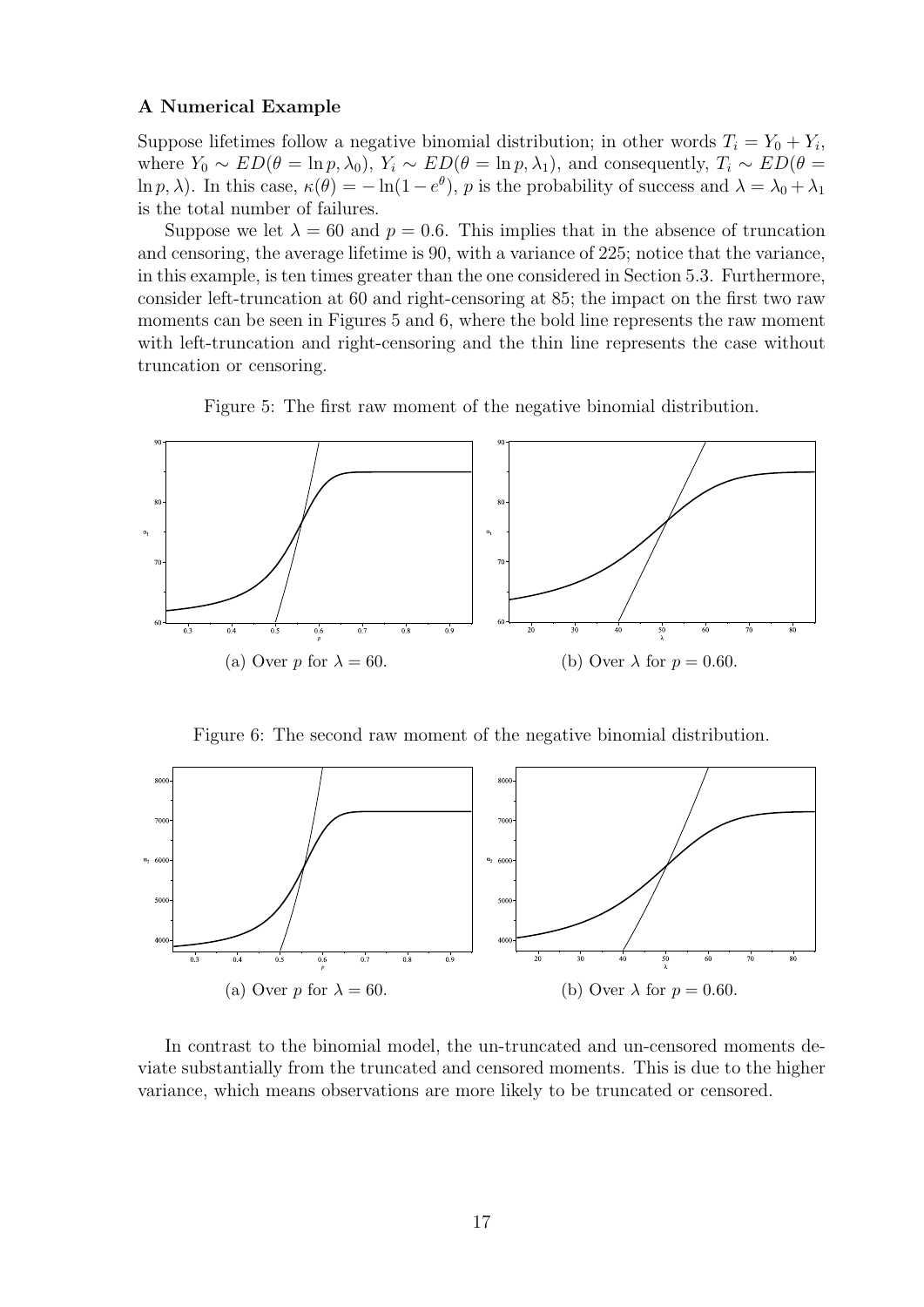## 6 Fitting Real Data

The (left-truncated) multivariate gamma distribution was first applied to the investigation of lifetimes in Alai et al. (2013). It was shown that transformed lifetimes had the potential to produce a much better fit. The transformation they considered was  $\tilde{T}_i = \omega - T_i$ , where  $\omega$  is the ultimate age. Notice that for  $T_i$  left-truncated,  $\tilde{T}_i$  is righttruncated. Theorem 3 enables us to fit transformed lifetimes  $\tilde{T}_i$  accounting for both right-truncation as well as left-censoring. For comparability, we investigate the same data used in Alai et al. (2013). We transform Norwegian mortality rates from cohorts 1846-1898, obtained from the Human Mortality Database (HMD), into crude lifetime data; see Human Mortality Database (2016). We fit both the untransformed and transformed lifetimes with  $\omega = 120$ , applying left-truncation and right-censoring points 60 and 85, and right-truncation and left-censoring points 60 and 35, respectively.

In addition to applying the gamma distribution, we also fit the negative binomial distribution. From the previous section, we find that the binomial distribution is unsuited to fitting lifetime data but that the negative binomial distribution may be considered. To the best of our knowledge, the negative binomial has not previously been applied to lifetime data.

#### 6.1 Fitting the Lifetime Model

In Figure 7, we plot the histogram of all observations and observations for those born in 1885, respectively. The fitting procedure using Equations (3) and (4) produces estimates  $\widehat{\lambda} = 67.55$  and  $\widehat{\beta} = 0.8661$  for the gamma and  $\widehat{k} = 63.30$  and  $\widehat{p} = 0.550$  for the negative binomial distributions. In Figure 7a, we plot the corresponding density and probability mass functions; the gamma density is the bold line. Figure 7a is analogous to Figure 1 in Alai et al. (2013) with the addition of right-censoring.

Taking our estimates  $\widehat{\beta}$  and  $\widehat{p}$ , respectively, we consider the cohort born in 1885. Equations (5) and (6) produce estimates  $\hat{\lambda}_1 = 65.06$  and  $\hat{k}_1 = 59.89$  and predictions  $\hat{Y}_0 = 3.7265$  and  $\hat{Y}_0 = 5.5447$ , respectively. In Figure 7b, the corresponding gamma density and negative binomial probability mass functions are plotted over the histogram; the bold line represents the gamma density. Figure 7b is analogous to Figure 2 in Alai et al. (2013) with the addition of right-censoring. Furthermore, the gamma fit estimates that 22.9% of all observations and 25.0% from cohort 1885 are censored and the negative binomial fit estimates these as 28.5% and 31.9%, respectively. The actual proportions of censored observations are 26.1% and 27.2%, respectively. Altogether, the fit of untransformed lifetimes is not great.

#### 6.2 Fitting Transformed Lifetimes

In Figures 8a and 8b, we plot the results for the fit of right-truncated and left-censored transformed lifetimes; they are analogous to Figures 3 and 4 in Alai et al. (2013), which had not accounted for either right-truncation or left-censoring. The right-truncation and left-censoring versions of Equations (3)–(6) applied to the gamma distribution produce estimates  $\hat{\beta} = 0.3717$ ,  $\hat{\lambda} = 16.27$ ,  $\hat{\lambda}_1 = 15.02$ , and prediction  $\hat{Y}_0 = 2.2422$ , where the latter two are obtained from the cohort born in 1885. For the negative binomial fit, we obtain estimates  $\hat{p} = 0.552, k = 35.0, k_1 = 30.0$ , and prediction  $Y_0 = 5.2401$ . We plot the corresponding gamma density and negative binomial probability mass functions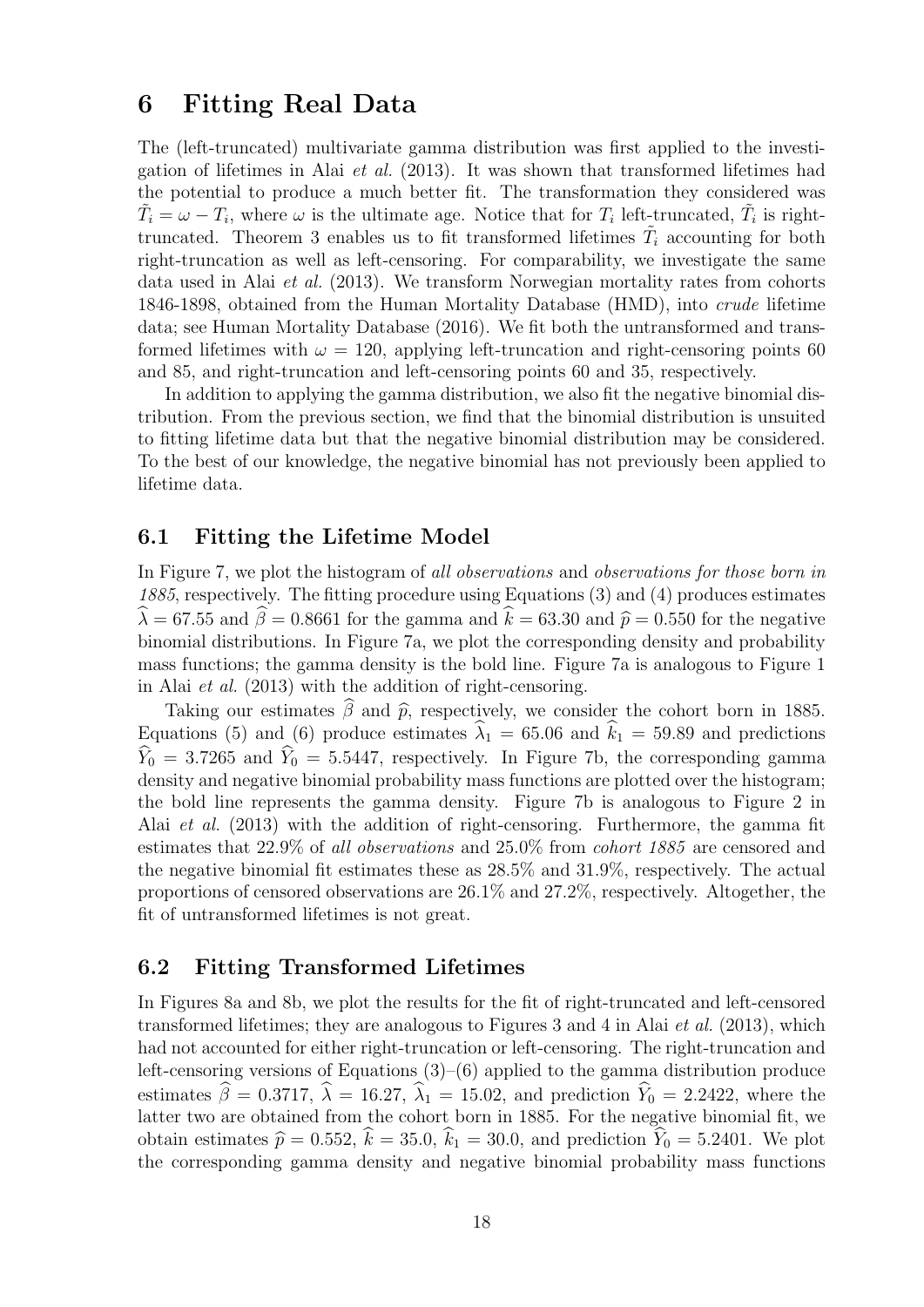Figure 7: Fitting lifetimes using the gamma and negative binomial distributions.



over the histograms; the gamma density is the bold line. Furthermore, the gamma fit estimates that 23.4% of all observations and 25.8% from cohort 1885 are censored. For the negative binomial fit, these are 23.6% and 21.8%, respectively. The actual proportions of censored observations are unchanged since we consider exactly the same data as before; they are 26.1% and 27.2%, respectively.

Figure 8: Fitting transformed lifetimes using the gamma and negative binomial distributions.



(a) Transformed lifetimes; total population. (b) Transformed lifetimes; one pool.

Although not perfect, the fit of the transformed data is significantly better than the original. The gamma distribution performs slightly better at capturing the nature of the data and should be preferred. However, the difference is not great. In fact, this leads one to consider the relationship between the gamma and the negative binomial distributions; Adell and De la Cal (1994) show that a normalized negative binomial can be used to approximate the gamma distribution.

## 7 Conclusion

In this paper we start with the common shock lifetime model of Alai *et al.* (2015). We allow the marginal distributions to come from any member of the exponential dispersion family, rather than restricting them to the Tweedie subclass. We formulate truncation and censoring adjustments for all moments. Lastly, we consider all forms of truncation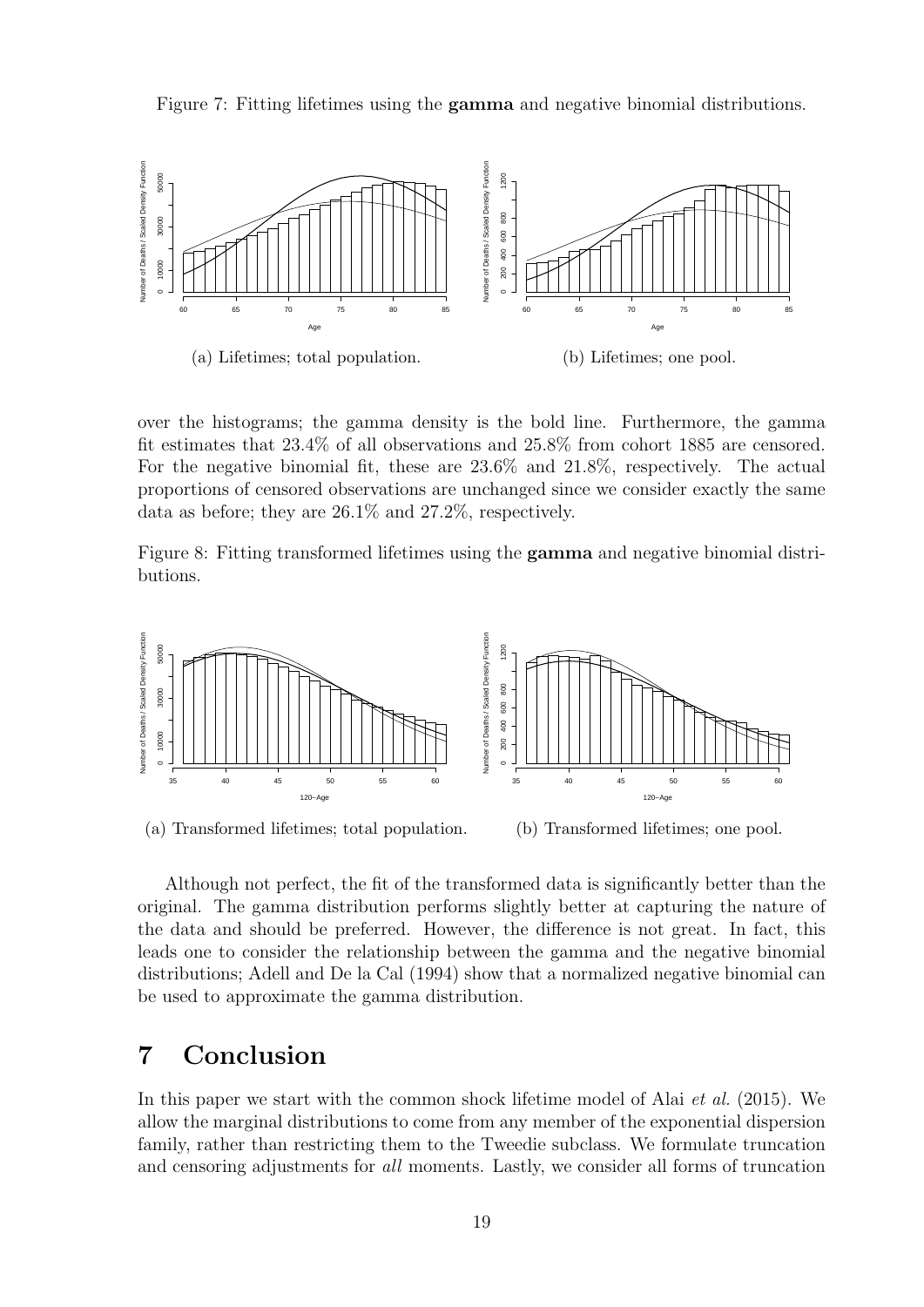and censoring, rather than just left-truncation and right-censoring. This latter generalization allows for the fitting of affine transformations of lifetimes, which we show to have a considerable impact on the goodness-of-fit.

## Acknowledgements

The author would like to thank Professor Zinoviy Landsman for the fruitful discussions that led to this work.

## References

- Aalen, O. O. (1992). Modelling heterogeneity in survival analysis by the compound Poisson distribution. Annals of Applied Probability, 2(4), 951–972.
- Adell, J. A. and De la Cal, J. (1994). Approximating gamma distributions by normalized negative binomial distributions. Journal of Applied Probability, 31(2), 391–400.
- Alai, D. H., Landsman, Z., and Sherris, M. (2013). Lifetime dependence modelling using a truncated multivariate gamma distribution. Insurance: Mathematics and Economics,  $52(3)$ ,  $542-549$ .
- Alai, D. H., Landsman, Z., and Sherris, M. (2015). A multivariate Tweedie lifetime model: Censoring and truncation. Insurance: Mathematics and Economics, 64, 203– 213.
- Alai, D. H., Landsman, Z., and Sherris, M. (2016). Multivariate Tweedie lifetimes: The impact of dependence. Scandinavian Actuarial Journal, 2016(8), 692–712.
- Bar-Lev, S. K., Boukai, B., and Landsman, Z. (2016). The Kendall-Ressel exponential dispersion model: Some statistical aspects and estimation. International Journal of Statistics and Probability, 5(3), 32–41.
- Bell, E. T. (1927). Partition polynomials. Annals of Mathematics, pages 38–46.
- Bildikar, S. and Patil, G. P. (1968). Multivariate exponential-type distributions. The Annals of Mathematical Statistics, 39(4), 1316–1326.
- Chereiyan, K. C. (1941). A bivariate correlated gamma-type distribution function. Journal of the Indian Mathematical Society, 5, 133–144.
- Denuit, M. (2008). Comonotonic approximations to quantiles of life annuity conditional expected present value. Insurance: Mathematics and Economics, 42(2), 831–838.
- Dhaene, J., Vanneste, M., and Wolthuis, H. (2000). A note on dependencies in multiple life statuses. Bulletin of the Swiss Association of Actuaries, 1, 19–34.
- Fa`a di Bruno, F. (1855). Sullo sviluppo delle funzioni. Annali di Scienze Matematiche e Fisiche, 6, 479–480.
- Furman, E. and Landsman, Z. (2010). Multivariate Tweedie distributions and some related capital-at-risk analysis. Insurance: Mathematics and Economics, 46(2), 351– 361.